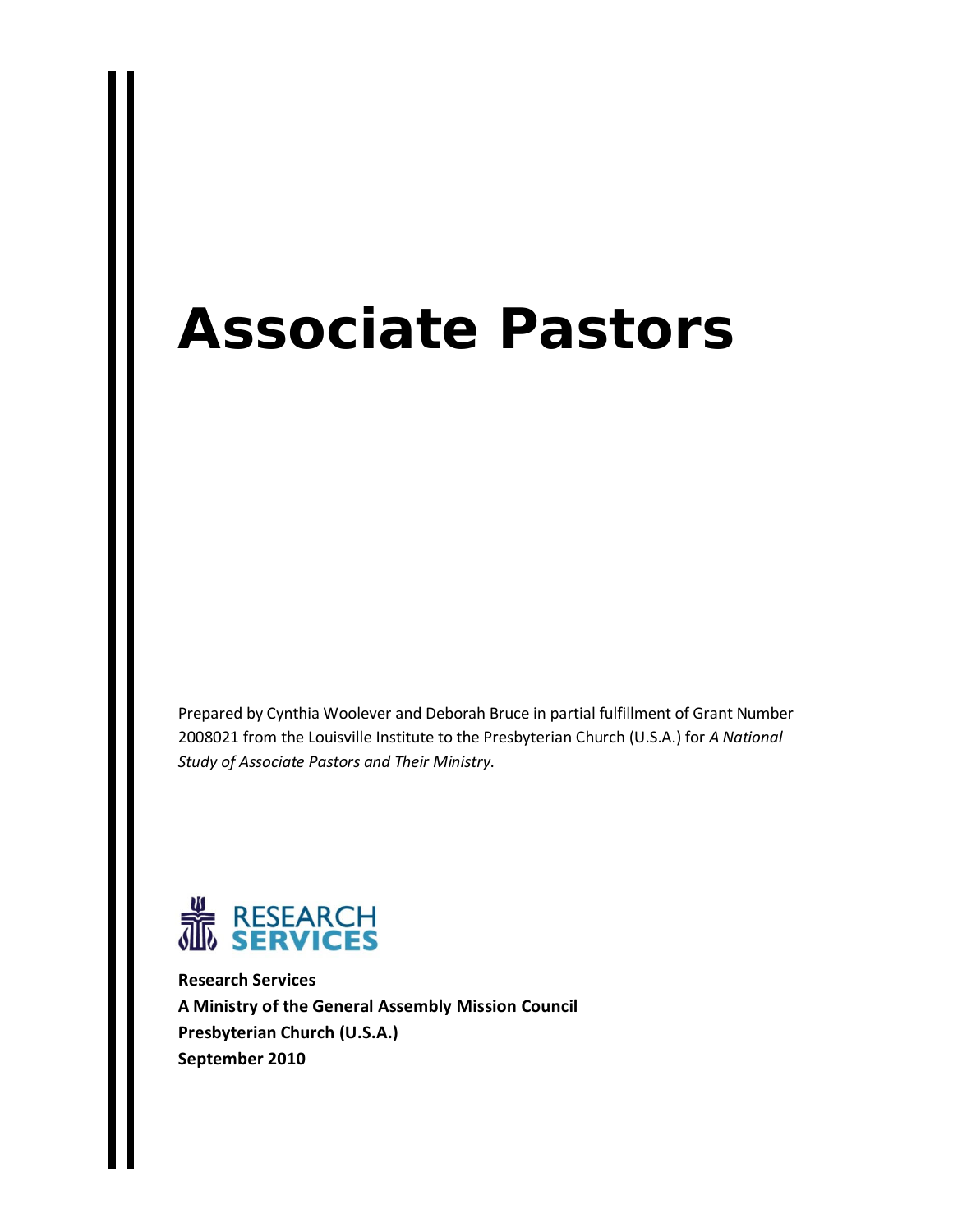#### **EXECUTIVE SUMMARY**

- The report compares survey responses from 322 full-time, paid associate pastors with the responses of 693 senior/solo pastors serving in local congregations.
- Associate leaders serving in congregations that participated in the U.S. Congregational Life Survey (second wave) completed a leader survey in the fall of 2008 and the spring of 2008.

# *Where do associate pastors serve?*

• Associate pastors typically serve in larger congregations—the median worship attendance in congregations with associate pastors is 289 (compared to a median worship attendance of 95 across all congregations). About half of congregations that employ one or more associate pastors, employ just one associate leader.

# *What is the demographic profile of associate pastors?*

- Slightly more than half of associate pastors are men (57%). Even more *ordained* associate staff leaders are men (100% of Catholic associates, 57% of mainline Protestant associates, and 94% of conservative Protestant associates).
- Most associate leaders are white (88%). They are slightly more racially/ethnically diverse as a group than are senior/solo pastors (94% are white).
- The median age of associate pastors is 46 years of age, nine years younger than that of senior/solo pastors. Female associates are eight years older than male associate pastors.
- The majority of Protestant associate pastors are in their first marriage. About half of Catholic associates have never married.
- Two out of three associate leaders worked in one or more occupations before entering ministry. More female than male associates had worked in another occupation prior to serving in a local church.
- Fewer associate pastors are ordained than senior/solo pastors (just 55% are ordained compared to 94% of senior/solo leaders). Mainline Protestant associate pastors are the most likely to be ordained (two out of three).

# *How theologically educated are associate pastors?*

- More mainline Protestant associate pastors have at least a theological master's degree (77%) than associate pastors in any other group. About half of Catholic associates hold a master's degree or more. Conservative Protestant associates serve with the least theological education—only 16% have a master's degree or more.
- Many associate leaders carry education debt, especially mainline Protestant associate pastors (52%).

# *What is the average compensation for associate pastors?*

- Total median compensation for associate pastors (including housing assistance) is \$43,591 per year.
- Six in ten associates receive housing assistance in the form of either a manse/parsonage or housing allowance (compared to nine in ten senior/solo pastors). Few Catholic associates (30%) receive housing assistance.
- At least two out of three associate leaders receive health insurance provided by their congregation or denomination. About half receive health insurance for their spouse as well.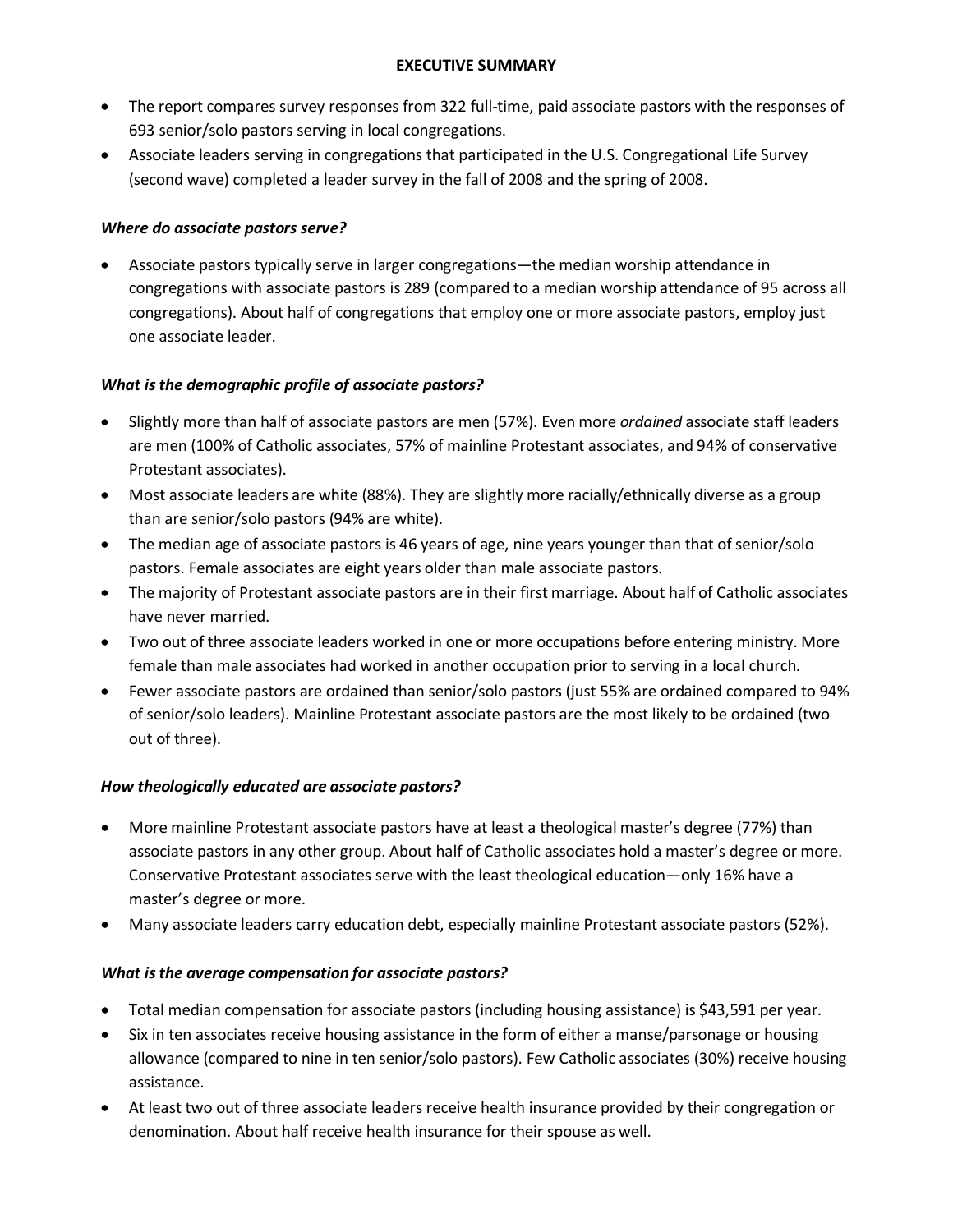## *What does the typical workweek look like for an associate pastor?*

- Associate pastors typically work fewer hours per week performing various ministry tasks than senior/solo pastors (median of 45 hours compared to 50 hours for senior/solo pastors). More of them take a day off each week (92% do so, compared to 82% of senior/solo pastors).
- Associate pastors as well as senior/solo pastors report spending a median of eight hours per week in church administration, including staff supervision and attending congregational board and committee meetings. Associate pastors spend less time on sermon preparation but more time on youth ministry than senior/solo pastors.
- The majority of associate leaders participate in some type of peer group for continuing education and support. Many also report participating in some form of continuing theological education on an annual basis (lasting one full day or more).

# *What about the physical and mental health of associate pastors?*

- Compared to the U.S. population, more male associate pastors are overweight or obese (85% have BMI scores of 30 or higher, compared to 72% of American males). More female associate pastors fall in the BMI overweight category than American women overall (41% compared to 28%). Associate pastors indicate that they spend two hours per week (median) getting physical exercise.
- More associate pastors report that they experience stress because of the challenges the congregation faces than report stress from other sources—lack of interest or concern from people in the congregation, loneliness or isolation, or dealing with critical members. In addition, one in five mainline Protestant associate pastors say they have experienced stress as a result of dealing with their senior pastor.

# *How do associate pastors feel about their ministry in the congregation?*

- Most associate pastors believe their leadership is a good match for the congregation. However, conservative Protestant associate pastors were less positive about their fit than other associates and less positive than conservative Protestant senior/solo pastors.
- About half of all associate pastors are satisfied with what they have accomplished in their congregational ministry.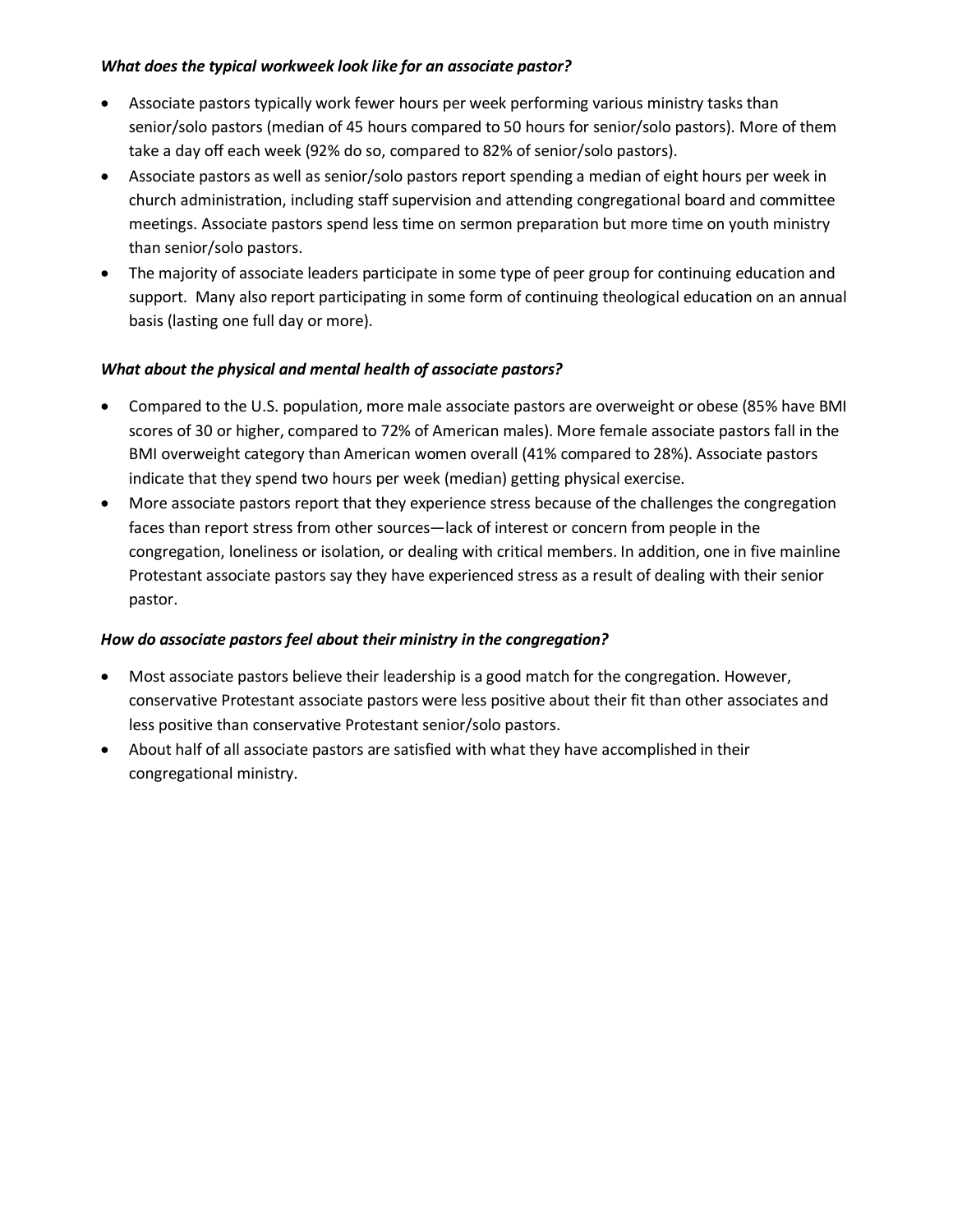#### **ASSOCIATE PASTORS**

This report focuses on pastoral leaders—those pastors, priests, rabbis, and other leaders who serve in local congregations. Clergy also occupy other ministry roles (such as seminary faculty, denominational executive, and hospital or military chaplain), but this research profiles only those serving in local churches. We identify the many differences between associate pastors, on the one hand, and senior or solo pastors, on the other, in areas such as their ordination status, gender, average age, age when they were ordained, compensation, ministry tasks, job satisfaction, and sources of support and stress.

## **THE NATIONAL SAMPLES OF SENIOR/SOLO PASTORS AND ASSOCIATE PASTORS**

Lilly Endowment, Inc., funded a second wave of the U.S. Congregational Life Survey, conducted in 2008 and 2009. We asked one key pastoral leader in each participating congregation to complete a survey. We used a paper survey (part of the package that went out to participating congregations) and supplied a separate envelope for leaders to mail back the survey to maintain confidentiality. Key leaders could also complete the survey online. In addition, we also contacted one key leader in each congregation nominated for the survey but whose congregation did not participate in the worshiper portion of the study and asked the leader to complete the same survey. We received 693 completed key leader surveys from the 1,330 nominated congregations—a response rate of 52%.

In the second wave, we received a generous grant from the Louisville Institute to include associate leaders in the study. When congregations were recruited to participate in the U.S. Congregational Life Survey, they reported how many *full-time paid* leaders, clergy, and program staff (regardless of ordination status, but not including secretarial, clerical, or custodial staff) serve in the congregation. With the assumption that one of those staff members was the senior leader (who would complete the key leader survey described above), we sent the appropriate number of associate leader surveys to each congregation, along with return envelopes to maintain confidentiality. We also did a subsequent mailing to congregations that did not participate in the worship attendee survey and asked them to complete leader and associate leader surveys. Associate leader surveys were mailed to 407 congregations, and we received completed surveys from 322 associate leaders serving in 163 congregations (40% of congregations with associates responded). <sup>[1](#page-3-0)</sup> Appendix A shows the percentage distribution of response to each question on the survey.

In this report, we compare these 322 full-time, paid associate leaders (hereafter called associate leaders or associate pastors) to the 693 key leaders (hereafter called senior/solo pastors) from the 1,330 nominated congregations. Unfortunately, comparisons of the 2008/2009 profile of associate pastors to previous statistics are not possible because funds were not available to include them in 2001, and no prior research has focused on this group.

Responding associate leaders come from a wide variety of denominations and faith groups. In analyses presented here they are described in three faith groups based on the congregation they serve: Catholic parishes, mainline Protestant churches, and conservative Protestant churches. (Associate leaders in Unitarian churches are included with mainline Protestants. No associate leaders from non-Christian

<span id="page-3-0"></span> $1$  Because we did not have the name of each associate pastor and relied on the assistance of congregational staff both in providing accurate information about the number of associate pastors and in delivering surveys to associate pastors, the true number of associate pastors who received an associate leader survey is unknown. Thus, the response rate is an estimate only.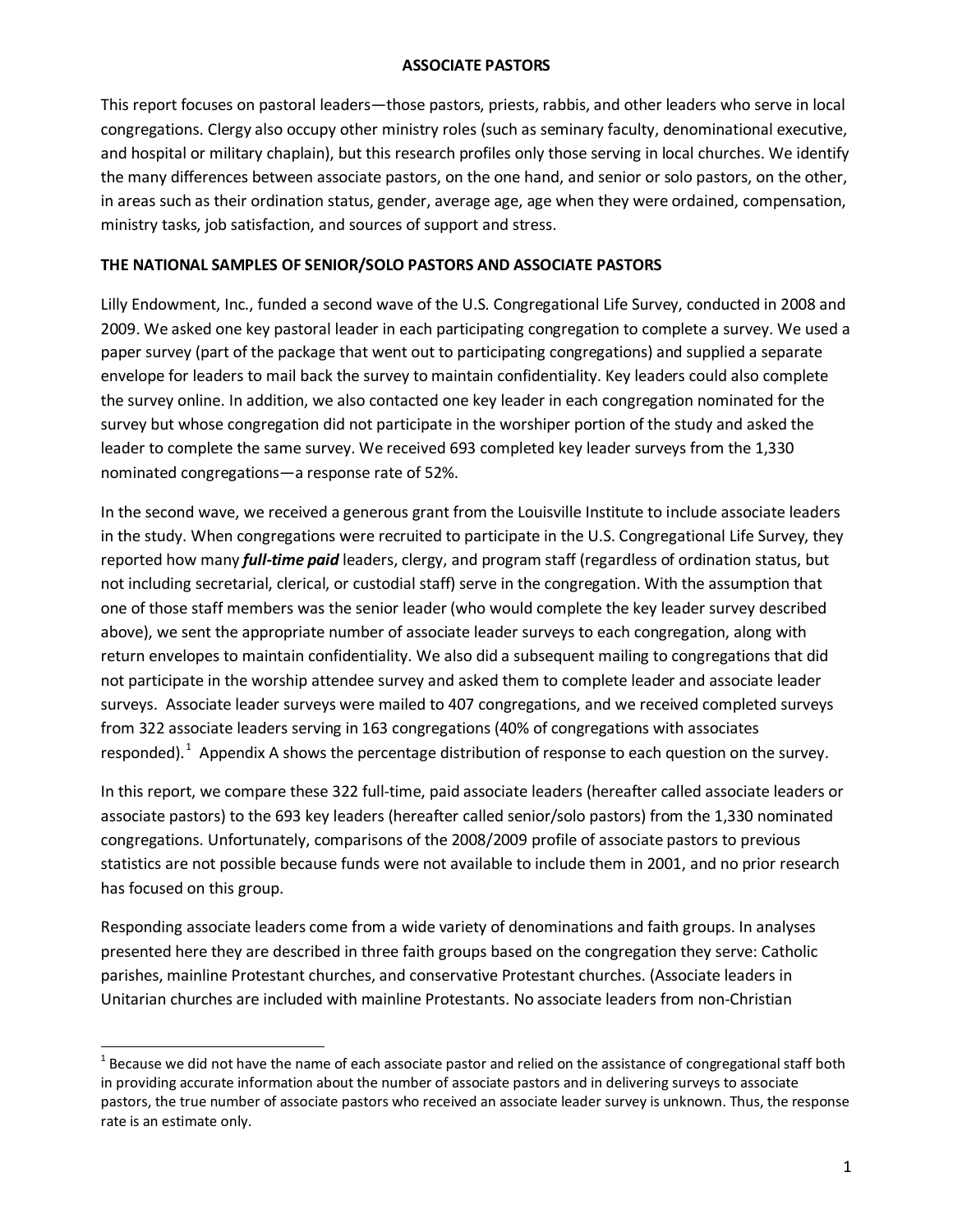congregations participated.) Similar categories are used for senior/solo leaders. A number of senior/solo leaders from non-Christian congregations participated. Their responses are included in overall results for senior/solo pastors presented here, but excluded when results are presented by faith group.

# **WHERE DO ASSOCIATE PASTORS SERVE**

Larger congregations are more likely to have more than one full-time pastoral leader (see Table 1). The median size of congregations with one or more associate leaders is 289 worshipers (compared to a median of 95 for all congregations).<sup>[2](#page-4-0)</sup> In Catholic parishes, associate leaders were typically present in parishes with more than 400 worshipers (median size of parishes with associates is 953). In mainline Protestant churches, associate leaders were typically present in mid-size congregations with 101 to 350 worshipers (median size of 245 worshipers). In conservative Protestant churches, associate pastors were also typically present in congregations with more than 100 in worship (median worship attendance of 213).

# **Table 1 Median Worship Attendance in Congregations**

|                             | <b>Catholic</b> | <b>Mainline</b><br>Protestant | <b>Conservative</b><br>Protestant | Total |
|-----------------------------|-----------------|-------------------------------|-----------------------------------|-------|
| With one or more associates | 953             | 245                           | 213                               | 289   |
| All congregations           | 650             | 82                            | 90                                | 95    |

Three-quarters of congregations do not have associate pastors (see Table 2). Protestant churches, which tend to be smaller than Catholic parishes, are less likely than Catholic parishes to have more than one associate. Almost one in five Catholic parishes has two or more full-time associate pastors. About half of congregations (56%) that employ one or more associate pastors have just one associate; one in five congregations have two associate leaders; only 12% have three associates; and 13% of congregations with associates have four or more such leaders. In the US CLS national sample of associate pastors, 49% are mainline Protestant associate pastors, 34% are conservative Protestant associate pastors, and 17% are Catholic associate pastors.

# **Table 2 Number of Associate Pastors in Congregations**

|                             |                 | <b>Mainline</b> | <b>Conservative</b> |              |
|-----------------------------|-----------------|-----------------|---------------------|--------------|
|                             | <b>Catholic</b> | Protestant      | Protestant          | <b>Total</b> |
| No associate pastor(s)      | 70%             | 79%             | 77%                 | 76%          |
| 1 associate pastor          | 12%             | 14%             | 14%                 | 13%          |
| 2 associate pastors         | 11%             | 2%              | 2%                  | 5%           |
| 3 or more associate pastors | 7%              | 5%              | 7%                  | 6%           |

<span id="page-4-0"></span> $2$  Because the sample of congregations was generated through hyper-network sampling, larger congregations were more likely to be nominated for the study. To compensate for this bias, all of the results presented here are weighted by congregational size (see Appendix B for additional information about the methodology and sample).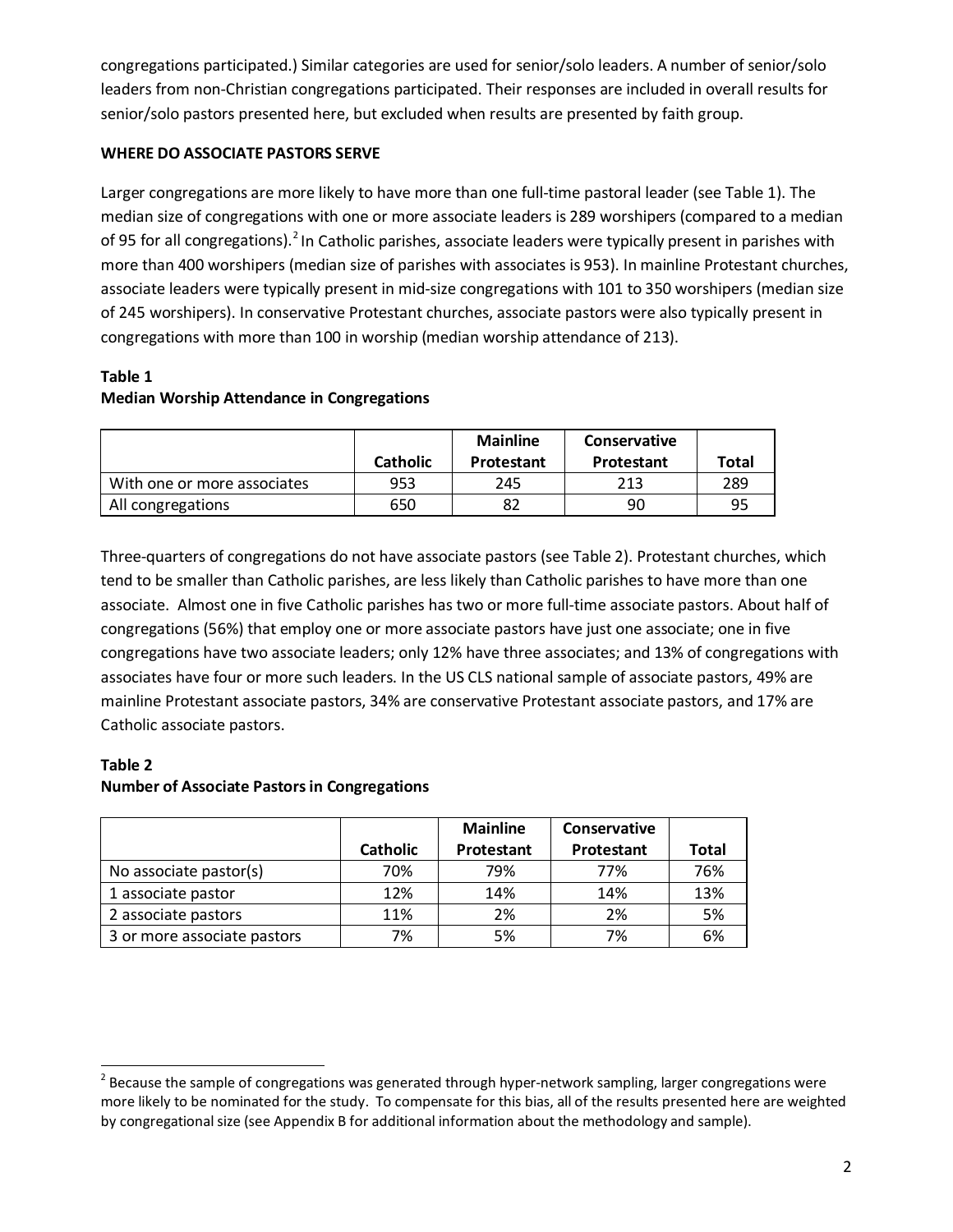#### **ORDINATION STATUS OF PASTORS**

One of the biggest differences between associate and senior/solo pastors is their ordination status (see Table 3). Almost all senior/solo leaders are ordained (94%), and another 4% are working toward ordination. Among associate leaders, only 55% are ordained, and another 12% are working toward ordination. Ordination rates for associates differ by faith tradition as well. Two out of three mainline Protestant associate leaders are ordained, but only one-third of Catholic associates leaders (35%) and less than half of conservative Protestant associate leaders (47%) are ordained.

### **Table 3**

|                            |                 | <b>Mainline</b> | <b>Conservative</b> |       |
|----------------------------|-----------------|-----------------|---------------------|-------|
|                            | <b>Catholic</b> | Protestant      | Protestant          | Total |
| <b>Associate Pastors</b>   |                 |                 |                     |       |
| Ordained                   | 35%             | 67%             | 47%                 | 55%   |
| Working toward ordination  | 4%              | 12%             | 15%                 | 12%   |
| <b>Senior/Solo Pastors</b> |                 |                 |                     |       |
| Ordained                   | 98%             | 92%             | 97%                 | 94%   |
| Working toward ordination  | 1%              | 7%              | 0%                  | 4%    |

# **Ordination Status of Associate and Senior/Solo Pastors**

### **GENDER OF PASTORS**

The gender profile of associate pastors differs significantly from that of senior/solo pastors. Slightly more than half of associate leaders (57%) are men. The exception to this pattern occurs in mainline Protestant churches where 61% of associate leaders are women (see Table 4). Nine in ten senior/solo pastors are ordained.

# **Table 4**

#### **Gender of Clergy: All Associate and Senior/Solo Pastors**

|                            | <b>Catholic</b> | <b>Mainline</b><br>Protestant | Conservative<br>Protestant | <b>Total</b> |
|----------------------------|-----------------|-------------------------------|----------------------------|--------------|
| <b>Associate Pastors</b>   |                 |                               |                            |              |
| Male                       | 52%             | 39%                           | 84%                        | 57%          |
| Female                     | 48%             | 61%                           | 16%                        | 43%          |
| <b>Senior/Solo Pastors</b> |                 |                               |                            |              |
| Male                       | 98%             | 72%                           | 100%                       | 82%          |
| Female                     | 2%              | 28%                           | 0%                         | 18%          |

In contrast, Table 5 illustrates clearly that males constitute the majority of *ordained* associate staff leadership (100% of Catholic associate leaders; 57% of mainline Protestant associate leaders; 94% of conservative Protestant associate leaders).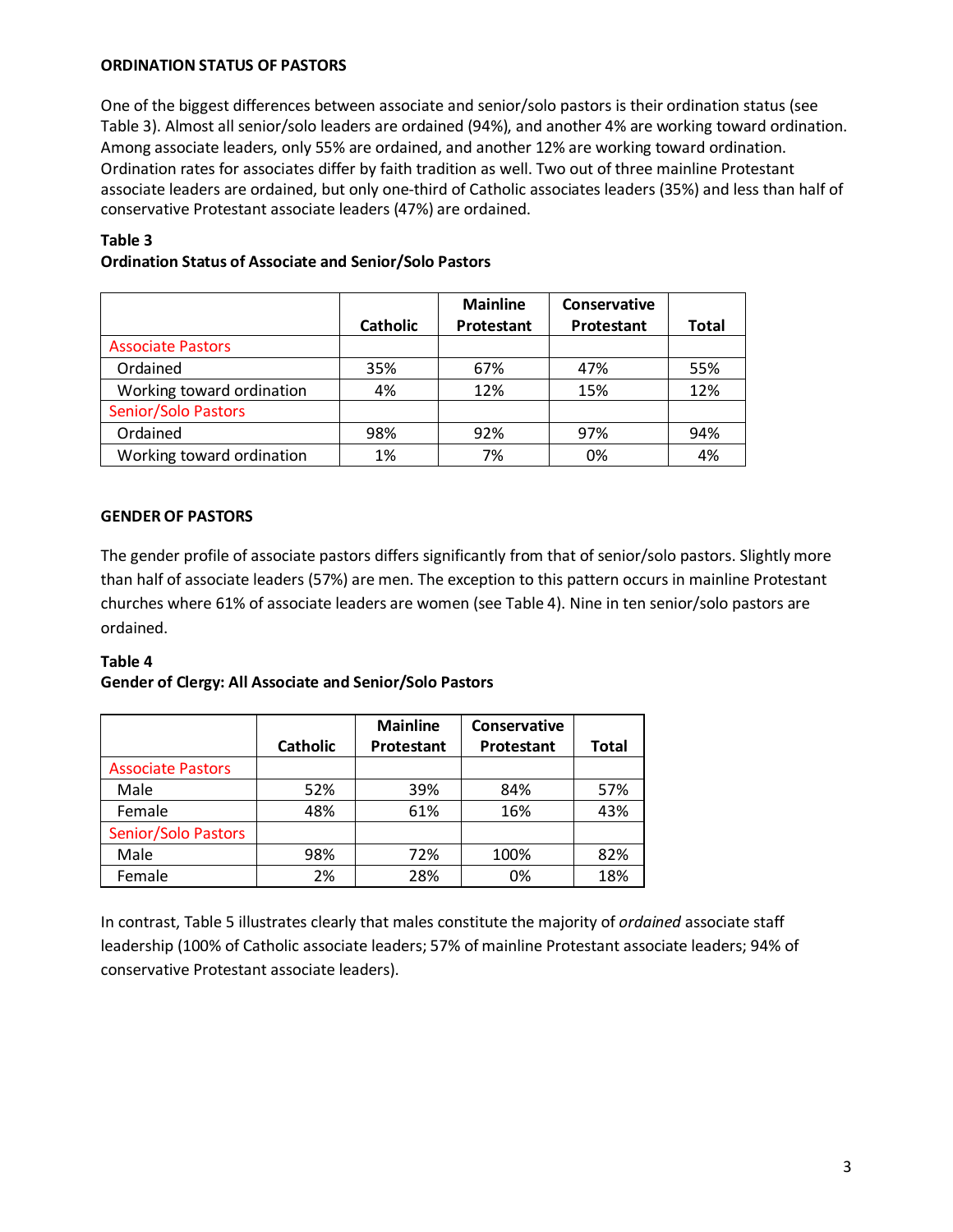#### **Table 5 Gender of Clergy: Ordained Associate and Senior/Solo Pastors**

|                            | <b>Catholic</b> | <b>Mainline</b><br>Protestant | Conservative<br>Protestant | Total |
|----------------------------|-----------------|-------------------------------|----------------------------|-------|
| <b>Associate Pastors</b>   |                 |                               |                            |       |
|                            |                 |                               |                            |       |
| Male                       | 100%            | 57%                           | 94%                        | 57%   |
| Female                     | 0%              | 43%                           | 6%                         | 43%   |
| <b>Senior/Solo Pastors</b> |                 |                               |                            |       |
| Male                       | 100%            | 72%                           | 100%                       | 82%   |
| Female                     | 0%              | 28%                           | 0%                         | 18%   |

Female associate pastors serve in substantial numbers only in mainline Protestant congregations. About four out of 10 *ordained* associate leaders in mainline Protestant churches are women. The percentages for senior/solo clergy are at the bottom of Table 5 for easy comparison. Ordained women are much more likely to be serving in associate clergy roles than in senior/solo positions in mainline Protestant churches.

While associate leader figures are not available from 2001 to assess whether there has been a change in the gender distribution, we made comparisons that might shed light on this issue by examining the gender of senior/solo pastors. In 2008/2009, 98% of Catholic senior/solo leaders were male, and 2% of Catholic parishes are served by a woman in the senior leader positions. All conservative Protestant senior/solo pastors were male. But almost three out of 10 mainline Protestant ordained senior/solo clergy were females. Table 6 compares these results with the gender profile in 2001.<sup>[3](#page-6-0)</sup> Nothing has changed in terms of the gender profile for Catholic parishes and conservative Protestant churches. However, the percentage of women serving as senior or solo pastors in mainline Protestant churches has risen a substantial amount in the past eight years—from 20% to 28%.

# **Table 6 Gender of Clergy: All Senior/Solo Pastors in 2008/2009 vs. 2001**

|        | <b>Catholic</b> | <b>Mainline</b><br>Protestant | Conservative<br>Protestant | <b>Total</b> |
|--------|-----------------|-------------------------------|----------------------------|--------------|
| 2008   |                 |                               |                            |              |
| Male   | 98%             | 72%                           | 100%                       | 82%          |
| Female | 2%              | 28%                           | 0%                         | 18%          |
| 2001   |                 |                               |                            |              |
| Male   | 100%            | 80%                           | 99%                        | 93%          |
| Female | 0%              | 20%                           | 1%                         | 7%           |

<span id="page-6-0"></span> $3$  As part of the omnibus Pulpit & Pew project, Jack Carroll conducted the clergy portion of the U.S. Congregational Life Survey in 2001. Dr. Carroll and his team contracted with NORC to survey one key leader in each congregation nominated to participate in the US CLS. Some of these congregations did not participate in the worshiper survey portion but their leaders were interviewed nonetheless. In all, 883 leaders completed the telephone interview in 2001. The results of this research are in Carroll's book, *God's Potters* (Grand Rapids: Wm. B. Eerdmans Publishing Co., 2006).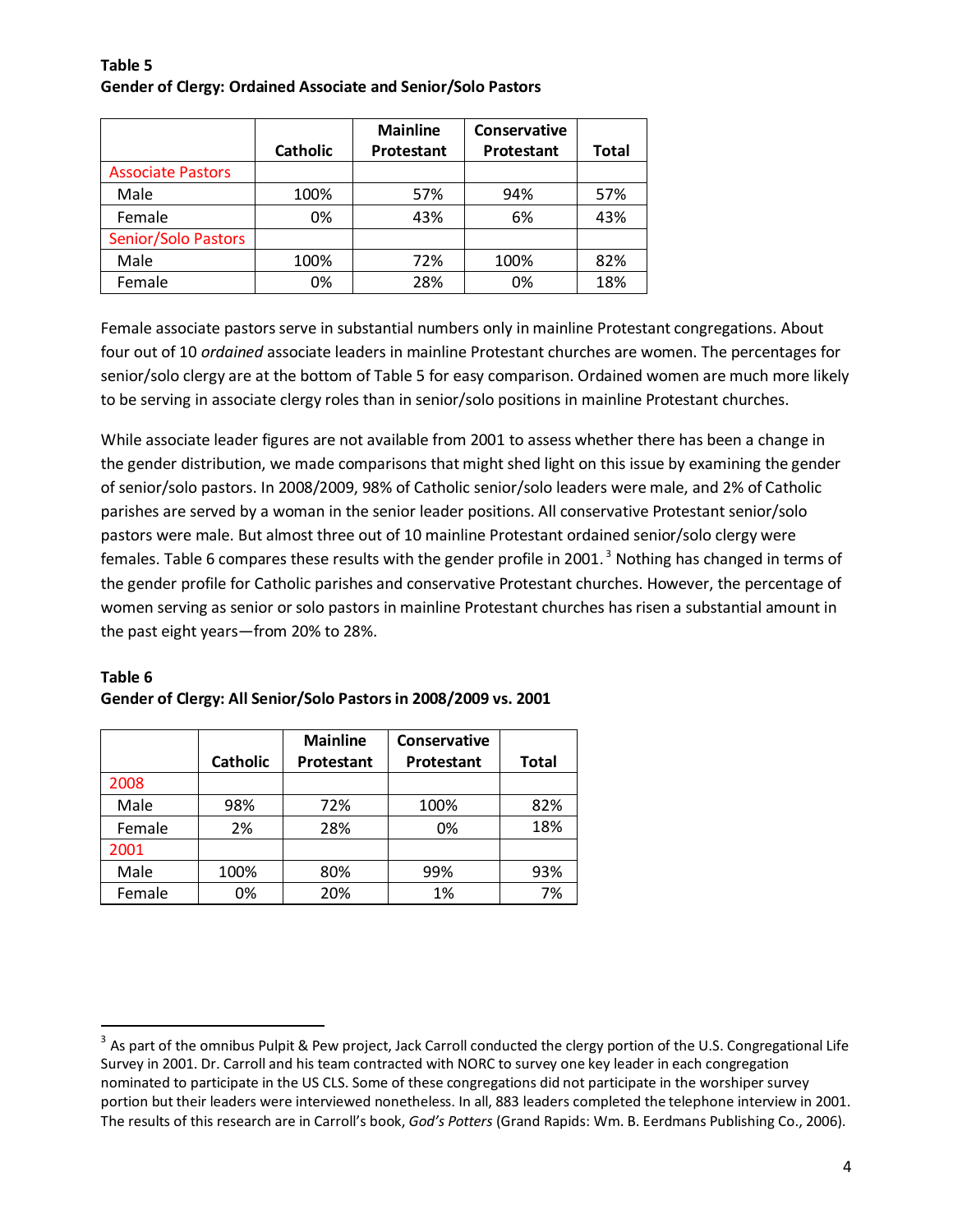## **RACIAL/ETHNIC PROFILE OF PASTORS**

Most associate leaders are white (88%). There is slightly more racial-ethnic diversity among associate leaders than among key leaders (where 94% are white). (See Figures 1 and 2.) It appears that some congregations increase the racial-ethnic diversity of their staff by hiring a person of color to serve in ministry with a white senior pastor. In conservative Protestant churches and Catholic parishes, the associate minority staff member is most likely to be Hispanic. In contrast, mainline Protestant churches have a higher proportion of African-American associate leaders. Few Asian or Native American pastors serve as associate leaders (less than  $1\%$ ).<sup>[4](#page-7-0)</sup>





### **Figure 2 Senior/Solo Pastors' Race-Ethnicity**



# **AGE OF CLERGY: ASSOCIATE PASTORS**

The median age of associate pastors (ordained and non-ordained) is 46 years of age. Catholic associate leaders are a decade older on average (median of 55 years of age) than mainline and conservative Protestant associate leaders (median of 44 years of age). Protestant associate leaders are 11 years younger, on average, than Protestant senior/solo pastors.

Another way to look at the age profile of pastors is by age groups—the percentages who are younger than 40 years of age, between 40 and 49, between 50 and 59, and 60 years of age and older (see Figure 3). The age profiles of the three faith groups look very different. The largest age group among Protestant associate pastors is pastors less than 40 years of age. In contrast, the largest age groups for Catholic associate pastors are those between 50 and 59 and those 60 years of age or older.

<span id="page-7-0"></span> $4$  The large percentages of white leaders and associate leaders may be due in part to lower survey response rates from racial-ethnic minorities to most surveys.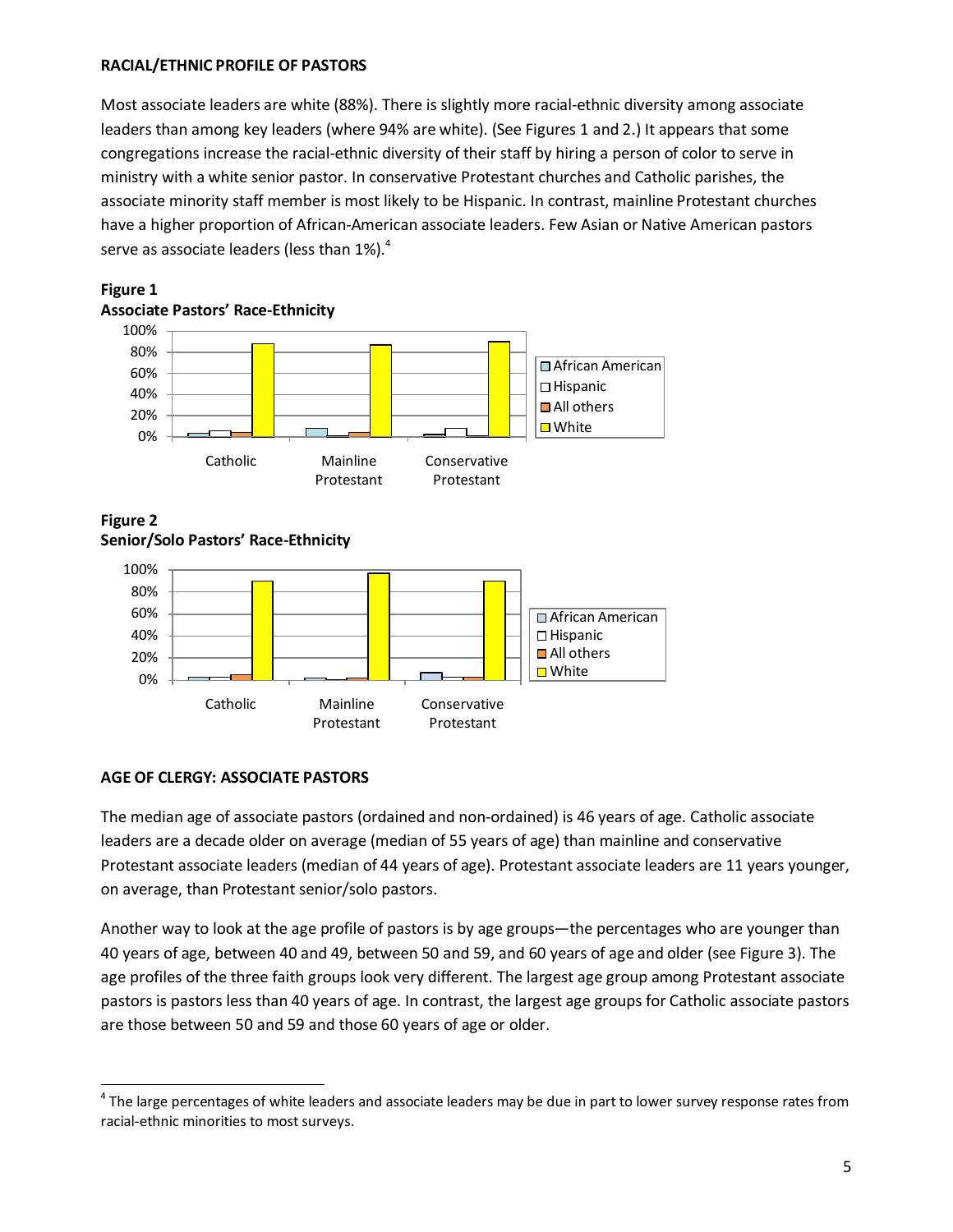# **Figure 3 Age Distribution of Associate Pastors**



Female associate leaders are eight years older, on average, than male associate pastors (see Table 7). This pattern of older female associates holds across faith traditions. However, the largest average age gap between male and female associate leaders is found among conservative Protestant pastors (men average 40 years of age; women average 52 years of age).

**Table 7 Average Age of Associate Pastors by Gender**

|        | <b>Catholic</b> | <b>Mainline</b><br><b>Protestant</b> | <b>Conservative</b><br>Protestant | Total |
|--------|-----------------|--------------------------------------|-----------------------------------|-------|
| Male   | 50              | 40                                   | 40                                | 42    |
| Female | 57              | 48                                   | 52                                | 50    |

# **AGE OF CLERGY: SENIOR OR SOLO PASTORS**

Senior/solo pastors are typically older than associate leaders and are on average older today than senior/solo pastors were in 2001. The average age of ordained senior/solo pastors in 2008/2009 is 55 years of age (median); in 2001, the average age was 51. Thus, the average age has climbed four years in the past eight years. The average age of senior/solo pastors differs by denomination or faith group. Catholic senior priests are the oldest group (median age of 59 now), and they were the oldest group in 2001 (median age of 56). Mainline and conservative Protestant senior/solo pastors are also older today (median age of 55 and 54, respectively) compared to 2001 when their average (median) ages were 51 and 50, respectively. They have aged at about the same rate as Catholic priests.

Catholic priests are concentrated in the 50 and older age groups—especially the 60 and older age group (half of all the priests in the sample). Mainline Protestant senior/solo clergy are more likely to fall in the 50 to 59 age group. Conservative Protestant churches have more senior/solo clergy in the 40 to 49 age group than mainline churches or Catholic parishes. Overall, fewer than one in ten senior/solo pastors today are under 40 today (see Figure 4.)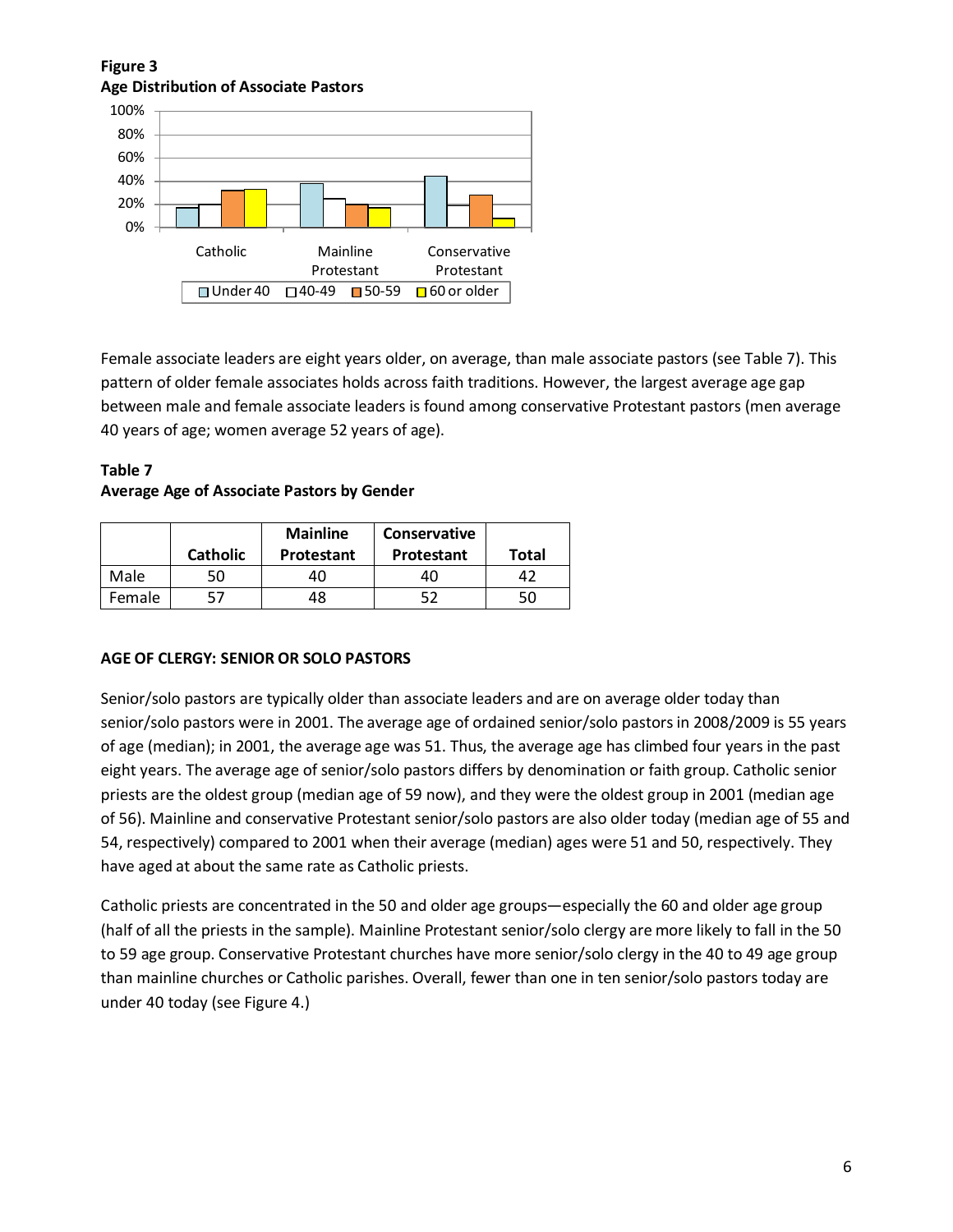# **Figure 4 Age Distribution of Senior/Solo Pastors**



# **YEARS IN MINISTRY**

Another key difference between associate leaders and senior/solo pastors is the number of years they have served in full- or part-time ministry as ordained clergy earning a salary. On average, ordained associate leaders have served just six years in ministry. In contrast, ordained senior/solo pastors average more than 20 years in ministry (see Table 8). This finding points to a career pattern for some pastors that finds them beginning ministry as associate pastors before taking on the responsibilities of a senior or solo pastor.

## **Table 8 Median Years in Ministry Since Ordination**

|                            | <b>Catholic</b> | <b>Mainline</b><br>Protestant | <b>Conservative</b><br>Protestant | Total |
|----------------------------|-----------------|-------------------------------|-----------------------------------|-------|
| <b>Associate Pastors</b>   |                 |                               |                                   |       |
| Ordained                   | 5.9             | 5.5                           | 11.3                              | 6.0   |
| <b>Senior/Solo Pastors</b> |                 |                               |                                   |       |
| Ordained                   | 31.3            | 22.5                          | 24.0                              | 23.2  |

# **MINISTRY AS A SECOND CAREER**

Two out of three associate leaders worked in one or more other occupations before entering the ministry (see Table 9). Overall, similar numbers of Protestant senior/solo pastors had a previous career. However, solo/senior pastors in Catholic parishes were significantly less likely to have worked in another occupation prior to entering ministry (only 30% did so). This partially explains the higher average number of years in ministry among Catholic senior/solo pastors seen in Table 8.

Female Protestant associate pastors are more likely than their male counterparts to have worked in another occupation before entering ministry. Overall, 57% of men had a prior occupation, while 76% of women worked in another occupation prior to ministry.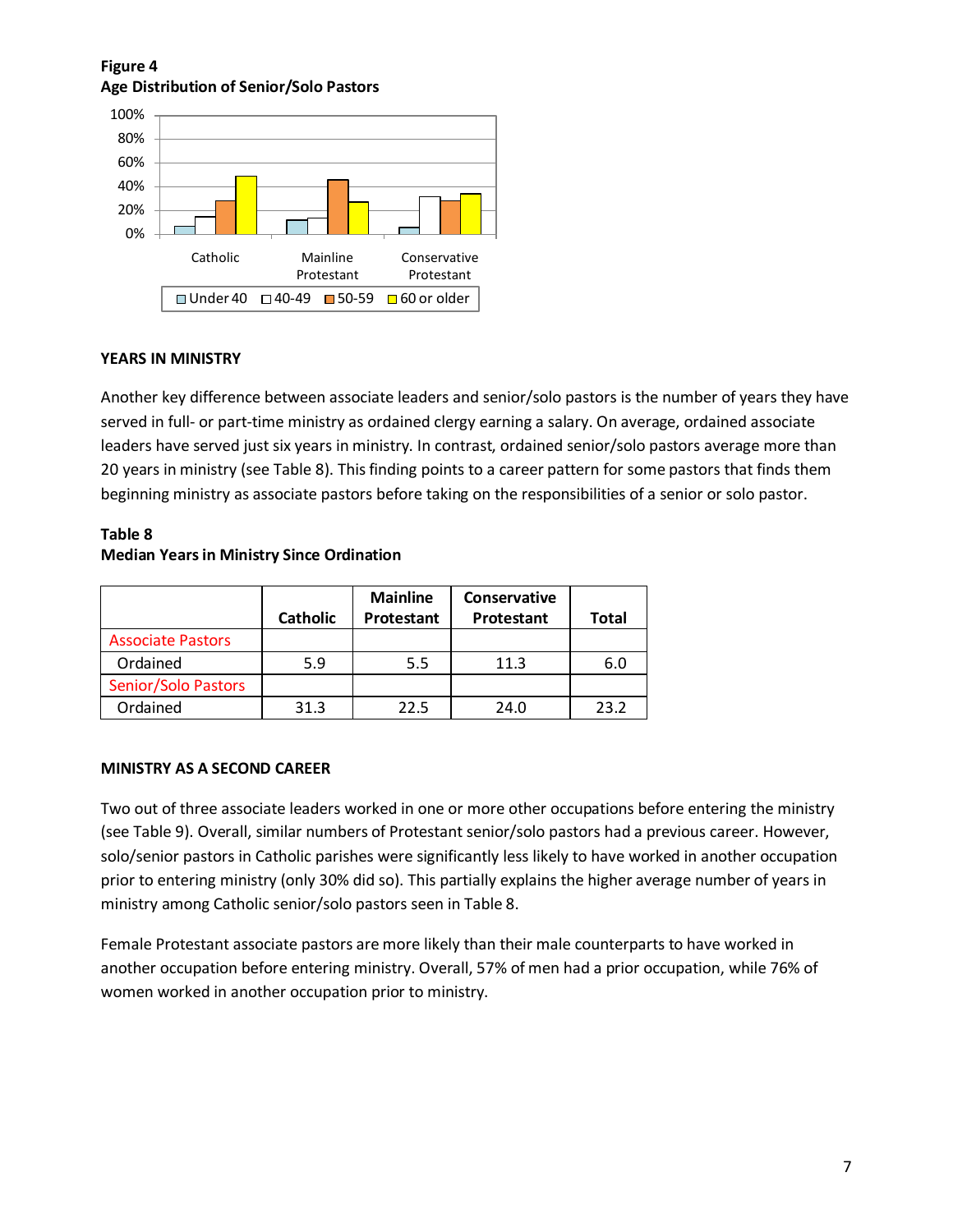## **Table 9 Worked in Another Occupation Before Entering Ministry**

|                          |                 | <b>Mainline</b> | Conservative |       |
|--------------------------|-----------------|-----------------|--------------|-------|
|                          | <b>Catholic</b> | Protestant      | Protestant   | Total |
| <b>Associate Pastors</b> |                 |                 |              |       |
| All                      | 65%             | 66%             | 66%          | 66%   |
| Males                    | 61%             | 46%             | 63%          | 57%   |
| <b>Females</b>           | 68%             | 77%             | 82%          | 76%   |
| Senior/Solo Pastors      |                 |                 |              |       |
| All                      | 30%             | 62%             | 69%          | 62%   |

# **MARITAL STATUS**

The majority of Protestant associate leaders are in their first marriage—54% of mainline pastors and 86% of conservative pastors are (see Figure 5). Very few conservative Protestant associate leaders are divorced, separated, or remarried (10%). However, one in five mainline Protestant associate leaders is divorced, separated, or remarried after divorce, and the same percentage—one in five—has never married. A few Protestant associate pastors say they are in a committed relationship (4% of mainline pastors and 2% of conservative pastors).[5](#page-10-0)

About half of Catholic associate leaders have never been married. Another third of these leaders are in their first marriage. Few Catholic associate pastors are divorced (5%), remarried after divorce (4%), widowed (3%), or remarried after the death of a spouse (1%).

The marital status of senior/solo leaders is strikingly different. Not surprisingly, almost no Catholic senior priests have ever been married. A large majority of conservative Protestant senior/solo leaders are in their first marriage (85%), and the majority of mainline Protestant key leaders are as well (62%). The greatest percentage of divorced, separated, or remarried after divorce senior/solo pastors is among mainline Protestants (29%).





<span id="page-10-0"></span> $^5$  Very few associate leaders reported other marital status (e.g., remarried after being widowed). These are not reported here, but can be seen in Appendix A.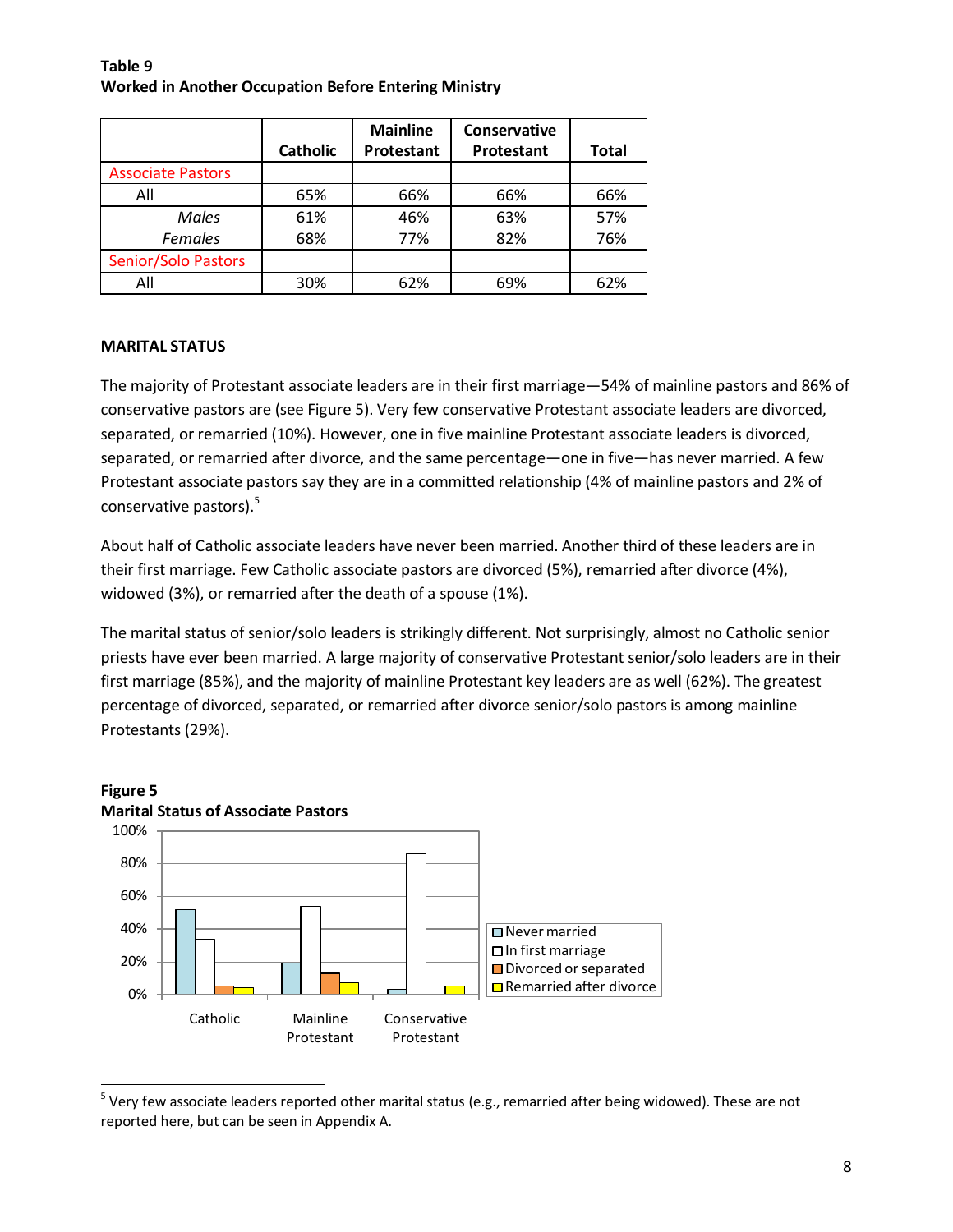

*Summary of demographic findings.* Half of all Catholic associate leaders are women. However, only one in three Catholic associates are ordained. Catholic associates are typically older than other associate pastors (a median of 55 years of age). More than half of mainline Protestant associate leaders are women. The majority of mainline Protestant associates are ordained. Mainline Protestant associates are almost a decade younger, on average, than Catholic associate leaders. Most conservative Protestant associate leaders are male (84%). Only about half of conservative Protestant associates are ordained. The average conservative Protestant associate leader is about 44 years of age and has served approximately ten years in ministry. (See also Appendix C.)

#### **THEOLOGICAL TRAINING**

Three out of four mainline Protestant associate leaders say their highest *theological* degree is a master's degree or higher (68% hold a Master of Divinity; 5% hold other types of master's degrees; 4% have a doctorate). Only half of Catholic associate leaders have a master's or more theological education. Conservative Protestant associate leaders serve with the least advanced theological education—only 16% have a master's degree or more. Four out of ten of conservative Protestant associate pastors have no theological education. The most common theological education for conservative Protestant associates is a Bible college degree (one in three overall received this degree). Mainline Protestant pastors—whether serving as associates or senior/solo pastors—have the most advanced theological education (see Table 10).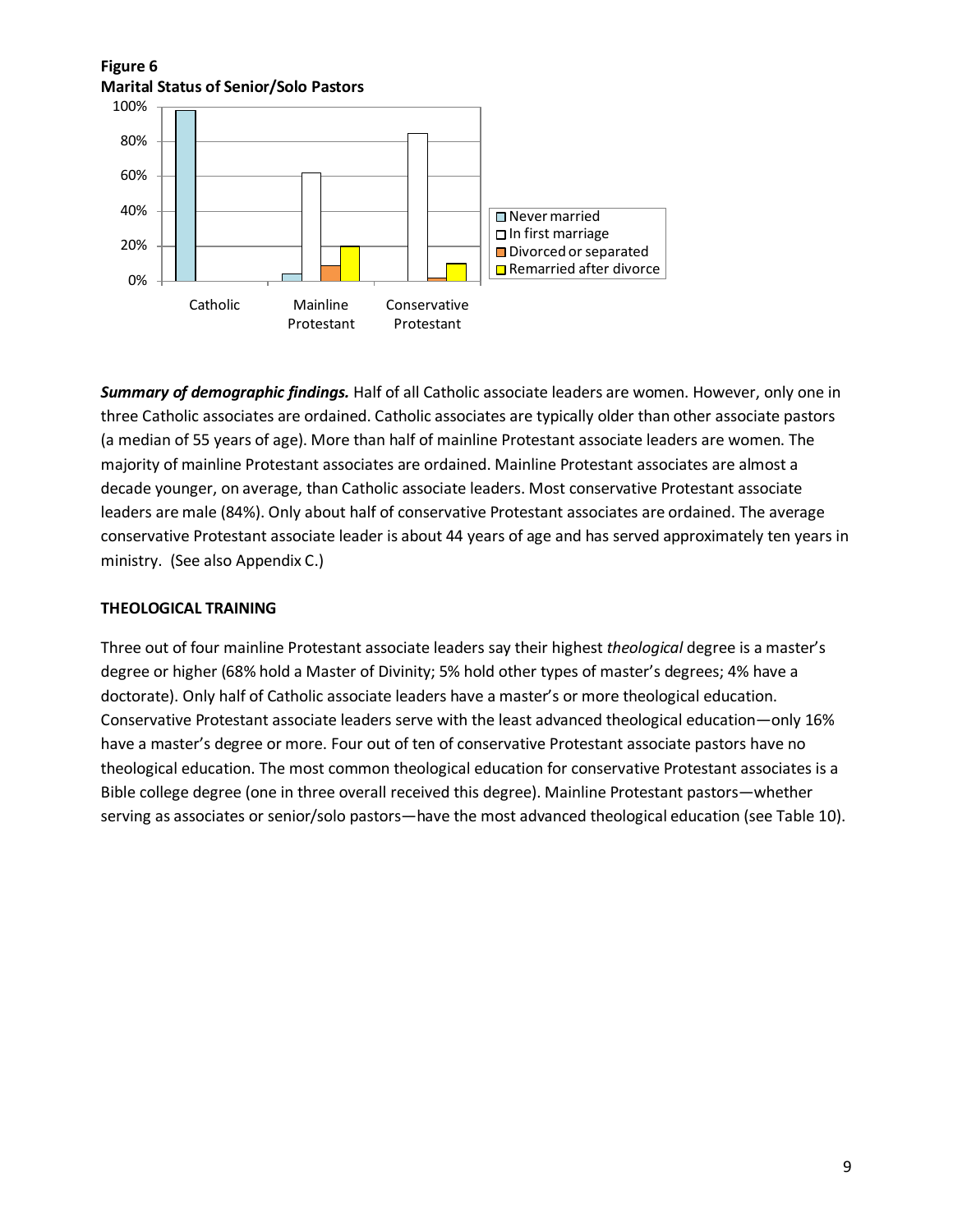### **Table 10 Highest Level of Theological Education**

|                                    |                 | <b>Mainline</b> | Conservative      |              |
|------------------------------------|-----------------|-----------------|-------------------|--------------|
|                                    | <b>Catholic</b> | Protestant      | <b>Protestant</b> | <b>Total</b> |
| Master of Divinity <sup>1</sup>    |                 |                 |                   |              |
| <b>Associate Pastors</b>           | 18%             | 68%             | 11%               | 40%          |
| Senior/Solo Pastors                | 48%             | 78%             | 28%               | 58%          |
| Other Masters <sup>2</sup>         |                 |                 |                   |              |
| <b>Associate Pastors</b>           | 35%             | 5%              | 4%                | 10%          |
| Senior/Solo Pastors                | 35%             | 4%              | 12%               | 10%          |
| Doctorate <sup>3</sup>             |                 |                 |                   |              |
| <b>Associate Pastors</b>           | 1%              | 4%              | 1%                | 2%           |
| Senior/Solo Pastors                | 11%             | 16%             | 13%               | 15%          |
| <b>Total with Advanced Degrees</b> |                 |                 |                   |              |
| <b>Associate Pastors</b>           | 54%             | 77%             | 16%               | 52%          |
| Senior/Solo Pastors                | 94%             | 98%             | 53%               | 83%          |
| Certificate <sup>4</sup>           |                 |                 |                   |              |
| <b>Associate Pastors</b>           | 18%             | 6%              | 8%                | 9%           |
| Senior/Solo Pastors                | 2%              | 2%              | 12%               | 6%           |
| <b>Bible College Degree</b>        |                 |                 |                   |              |
| <b>Associate Pastors</b>           | 1%              | 2%              | 32%               | 12%          |
| Senior/Solo Pastors                | 0%              | 0%              | 25%               | 8%           |
| Total with Certificate or Bible    |                 |                 |                   |              |
| College                            |                 |                 |                   |              |
| <b>Associate Pastors</b>           | 19%             | 8%              | 40%               | 21%          |
| Senior/Solo Pastors                | 2%              | 2%              | 37%               | 14%          |
| No Theological Education           |                 |                 |                   |              |
| <b>Associate Pastors</b>           | 21%             | 13%             | 39%               | 23%          |
| Senior/Solo Pastors                | 1%              | 1%              | 9%                | 3%           |

 $2$ Other Masters includes M.A., S.T.M., Th.M., or other master's degree

<sup>3</sup>Doctorate includes Doctor of Ministry degree, Ph.D. or Th.D

4 Certificate from denominational training program, Bible college, or seminary

#### **CLERGY COMPENSATION AND OTHER FINANCIAL ISSUES**

*Total compensation.* In addition to an annual salary, compensation for pastors often includes housing assistance, in the form of a manse or parsonage and/or a housing allowance. The median total compensation for associate leaders is \$43,591 per year. The amount of compensation is not related to the congregation's size for Catholic parishes or mainline Protestant churches (see Figure 7). In fact, no associate leaders were serving in Catholic parishes with fewer than 100 worshipers. However, in conservative Protestant churches the congregation's size made a difference in associate pastors' compensation. In general, the larger the congregation, the higher the compensation for the associate leader. Overall, mainline Protestant associate leaders earn more, on average, than conservative Protestant associate leaders.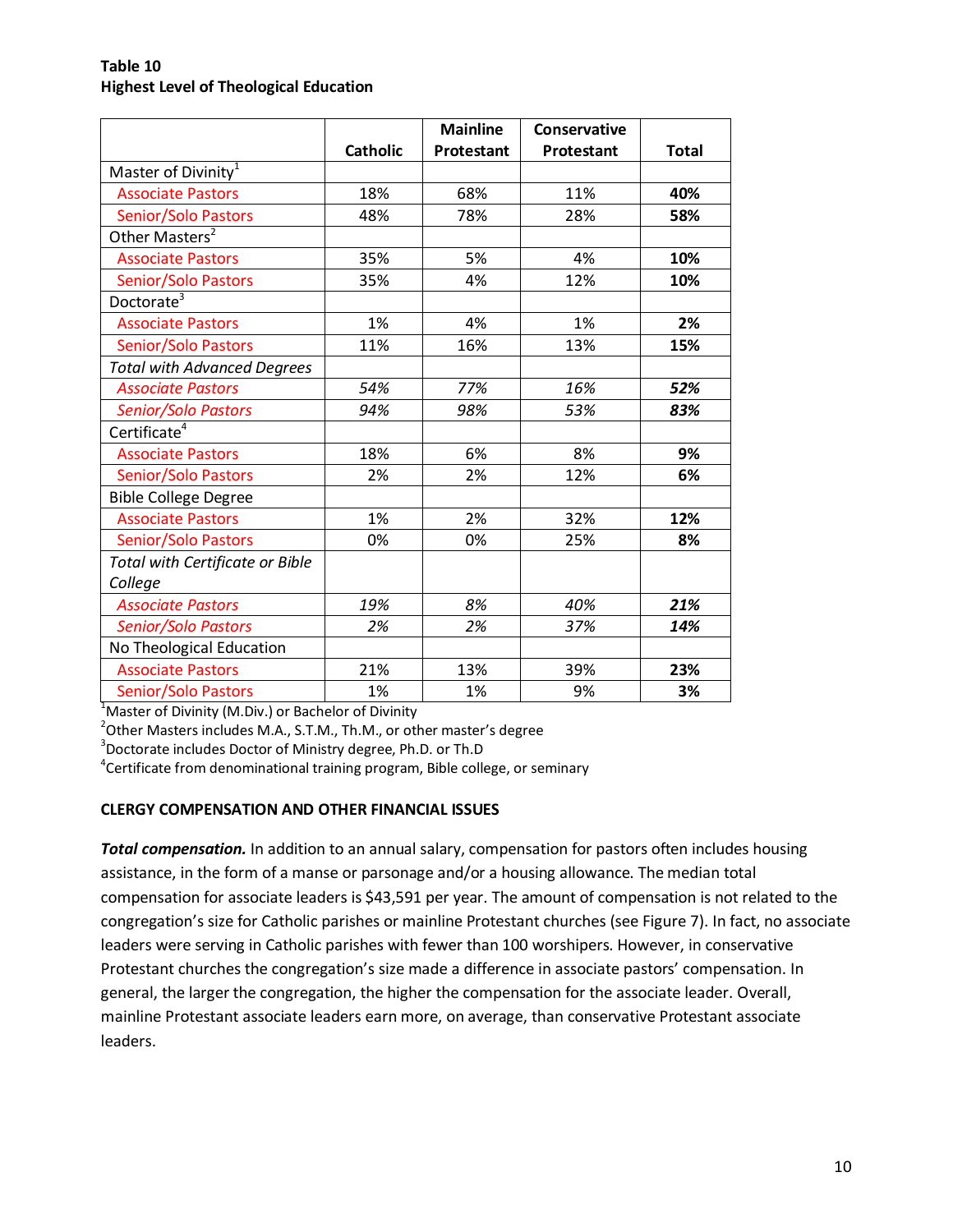# **Figure 7 Total Compensation of Associate Pastors by Congregational Size**



Figure 8 displays the compensation levels for senior and solo pastors. The salary structure for Catholic priests is a flat one—compensation does not vary much by the size of the parish. However, clergy compensation is more closely tied to congregational size among Protestant groups. Again, on average, mainline Protestant clergy earn more than their conservative Protestant colleagues.



**Figure 8 Total Compensation of Solo/Senior Pastors by Congregational Size**

*Housing provisions.* Few associate pastors (about one in ten) are furnished with a parsonage, manse, or rectory. The practice is slightly more common among Catholic parishes where about one in four associates are provided housing. Far more common among Protestant churches is the provision of a housing allowance (about six in ten associates receive this benefit). A few associate pastors receive *both*—the congregation provides a parsonage or rectory and an additional income to cover housing expenses, such as utilities or repairs (see Table 11).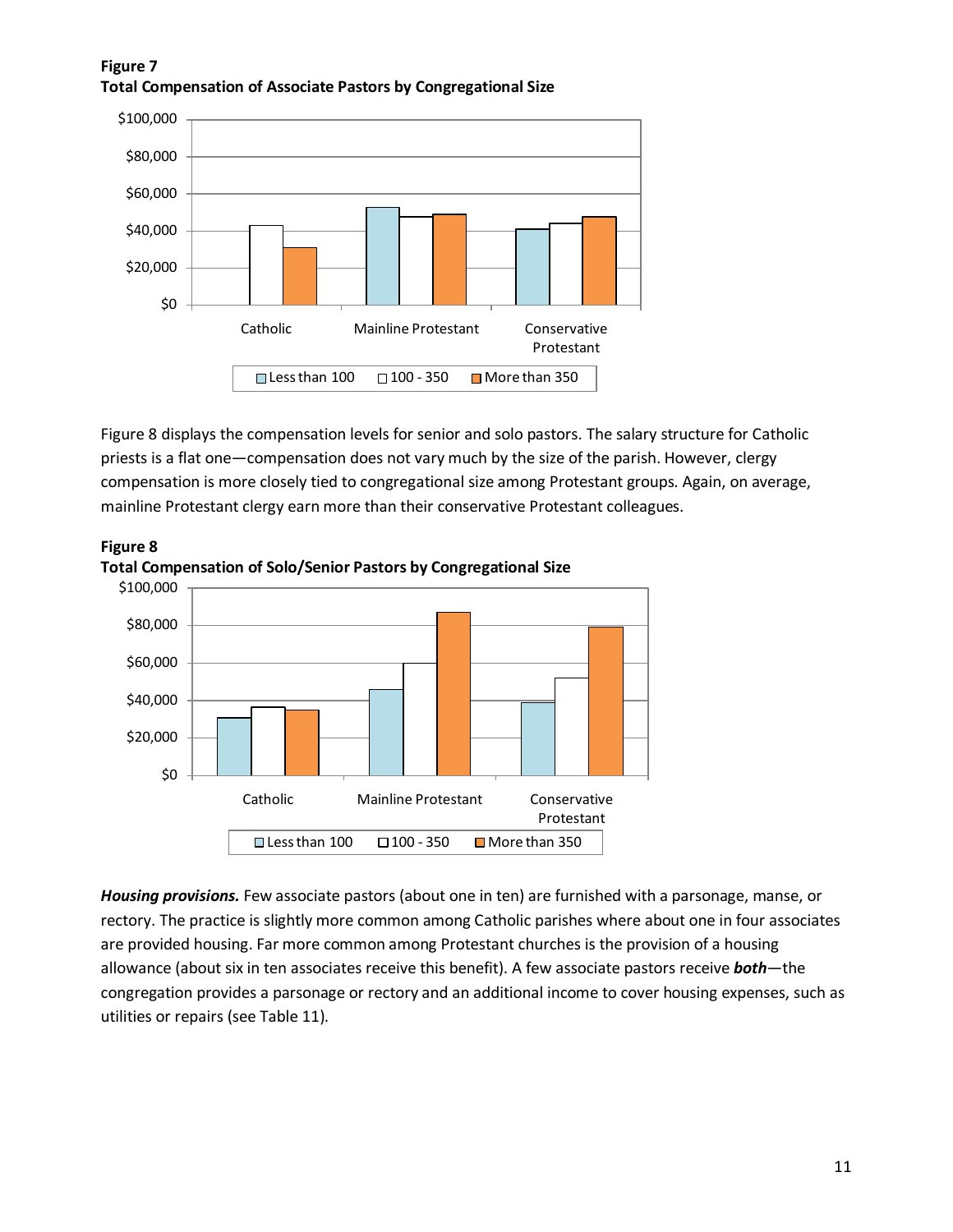#### **Table 11 Housing Provisions: Percentages with a Manse or Allowance**

|                            |                 | <b>Mainline</b> | Conservative |       |
|----------------------------|-----------------|-----------------|--------------|-------|
|                            | <b>Catholic</b> | Protestant      | Protestant   | Total |
| <b>Associate Pastors</b>   |                 |                 |              |       |
| Manse                      | 24%             | 11%             | 7%           | 12%   |
| Allowance                  | 14%             | 64%             | 60%          | 54%   |
| <b>Neither</b>             | 70%             | 28%             | 36%          | 38%   |
| <b>Senior/Solo Pastors</b> |                 |                 |              |       |
| Manse                      | 94%             | 40%             | 26%          | 38%   |
| Allowance                  | 30%             | 65%             | 61%          | 62%   |
| <b>Neither</b>             | 2%              | 3%              | 20%          | 9%    |

Almost all Catholic senior/solo priests (94%) are furnished housing by the parish. But the practice of providing housing for the senior/solo pastor also occurs in a minority of mainline Protestant churches (40%) and conservative Protestant churches (26%). Two out of three senior/solo pastors serving in mainline Protestant churches and six in ten in conservative Protestant churches receive a housing allowance.

*Health care insurance.* Three out of four associate pastors are provided health insurance (with the congregation or denomination covering the cost). Catholic associates are the most likely to receive this benefit (81%), followed by mainline Protestant associates (77%). Conservative Protestant associates are the least likely to have health insurance provided by the congregation or denomination (only 64% receive this benefit) (see Table 12).

# **Table 12**

|                            | <b>Catholic</b> | <b>Mainline</b><br>Protestant | <b>Conservative</b><br>Protestant | Total |
|----------------------------|-----------------|-------------------------------|-----------------------------------|-------|
| <b>Associate Pastors</b>   |                 |                               |                                   |       |
| Pastor                     | 81%             | 77%                           | 64%                               | 73%   |
| Spouse                     | 17%             | 52%                           | 46%                               | 46%   |
| <b>Senior/Solo Pastors</b> |                 |                               |                                   |       |
| Pastor                     | 96%             | 78%                           | 54%                               | 71%   |
| Spouse                     |                 | 46%                           | 42%                               | 41%   |

# **Health Care Insurance Provided by Congregation or Denomination for Pastor and Spouse**

 $-$  = zero (no cases in this category)

Overall, senior/solo pastors are about as likely as associates to receive health insurance as a benefit of their congregational employment. The one exception is in conservative Protestant churches—only about half of senior/solo pastors receive health insurance benefits from the congregation, while six in ten associates do. Many conservative Protestant congregations are small and may not be able to supply this benefit to their solo pastor. Conservative Protestant churches with one or more associate pastors, however, are larger and more able to extend this benefit to their pastors.

About half of married mainline and conservative Protestant associates report that their spouse also receives health care coverage through the congregation or denomination. This benefit for spouses is rare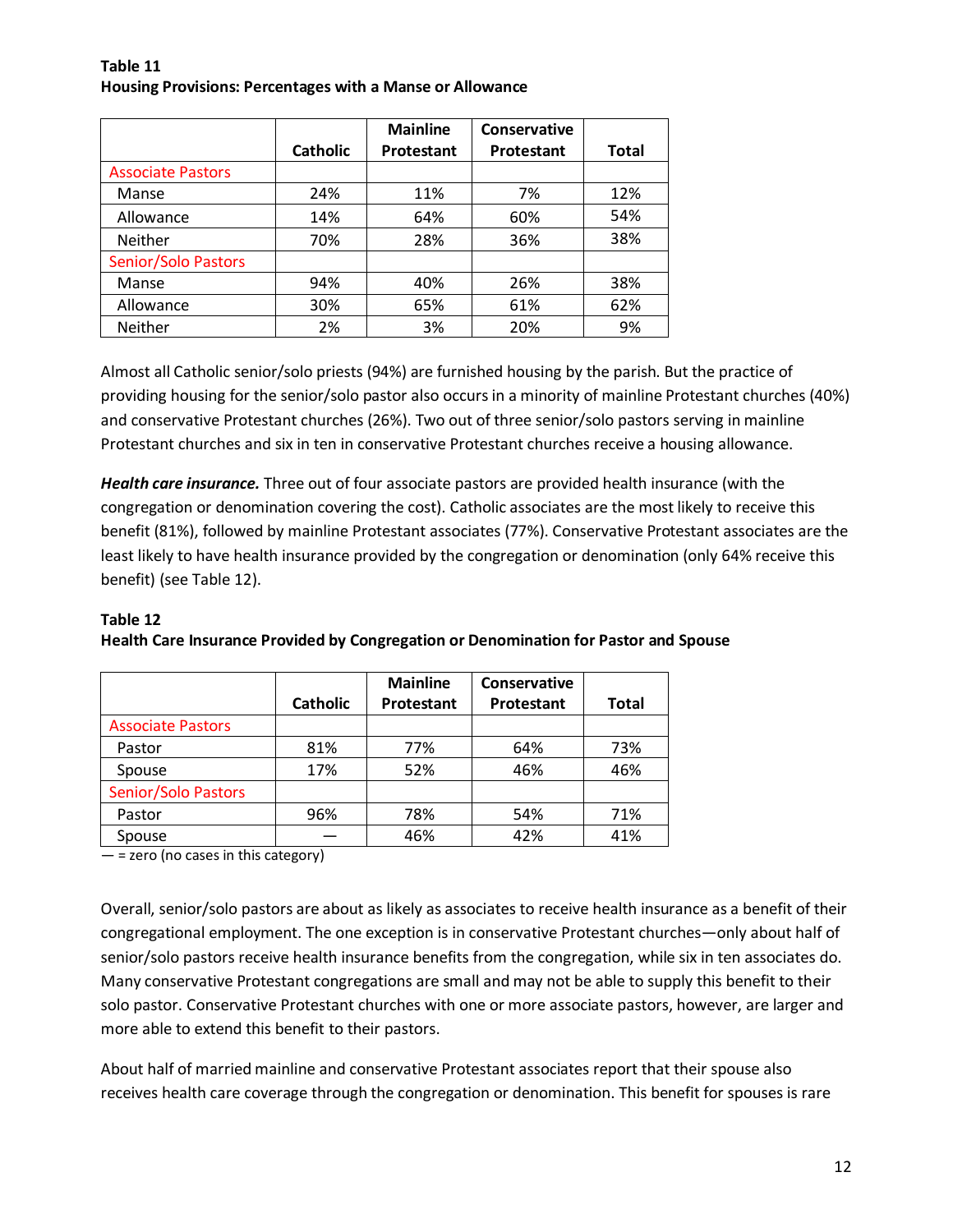among married Catholic parish associates—only 17% say their spouse also receives health insurance coverage.

*Educational debt.* Associate leaders are much more likely to be carrying educational debt than senior/solo pastors (see Table 13). This most likely stems from the fact that associate leaders are younger, with fewer years in ministry, and are more recent seminary or college graduates. Only one out of four Catholic leaders (associate or senior/solo) have educational debt. In contrast, about half of mainline associate leaders have educational debt, perhaps because they are also the group of associate pastors most likely to have a seminary education. Two in five conservative Protestant associate leaders have some level of educational debt.

|                            | <b>Catholic</b> | <b>Mainline</b><br>Protestant | Conservative<br>Protestant | <b>Total</b> |
|----------------------------|-----------------|-------------------------------|----------------------------|--------------|
| <b>Associate Pastors</b>   |                 |                               |                            |              |
| No debt                    | 77%             | 48%                           | 61%                        | 57%          |
| \$0                        | 14%             | 8%                            | 20%                        | 13%          |
| $$1 - $999$                | 8%              | 43%                           | 19%                        | 30%          |
| \$1,000 or more            | $\ast$          | 1%                            |                            | 1%           |
| Median payment             | \$306           | \$238                         | \$200                      | \$235        |
| <b>Senior/Solo Pastors</b> |                 |                               |                            |              |
| No debt                    | 74%             | 67%                           | 82%                        | 73%          |
| \$0                        | 23%             | 13%                           | 14%                        | 14%          |
| $$1 - $999$                | 3%              | 19%                           | 4%                         | 13%          |
| \$1,000 or more            | $\ast$          | 1%                            |                            | $\ast$       |
| Median payment             | \$140           | \$331                         | \$169                      | \$324        |

# **Table 13 Monthly Payments Toward Educational Debt**

 $-$  = zero (no cases in this category)

\* = less than 0.5%; rounds to zero

# **WORK HOURS AND MINISTRY TASKS**

Associate leaders work about 45 hours per week performing various ministry tasks (all figures here are medians; see Table 14). Senior/solo pastors report spending more time in ministry—a median of 50 hours per week–in their work related to the congregation. Surprisingly, both associate leaders and senior/solo pastors say they average eight hours each week in administrating the work of the congregation, including staff supervision and attending congregational board and committee meetings. In a typical week, associate leaders spend less than half the time on preaching and worship leadership (including sermon preparation, funerals, and weddings) than do senior/solo pastors (5 hours compared to 12 hours). Associate leaders spend more time than senior pastors on youth ministry (3 hours per week compared to 1 hour). However, senior/solo pastors report investing more time in visiting members and their families, including the sick and shut-ins in a typical week (4 hours on average compared to 2 hours for associate leaders).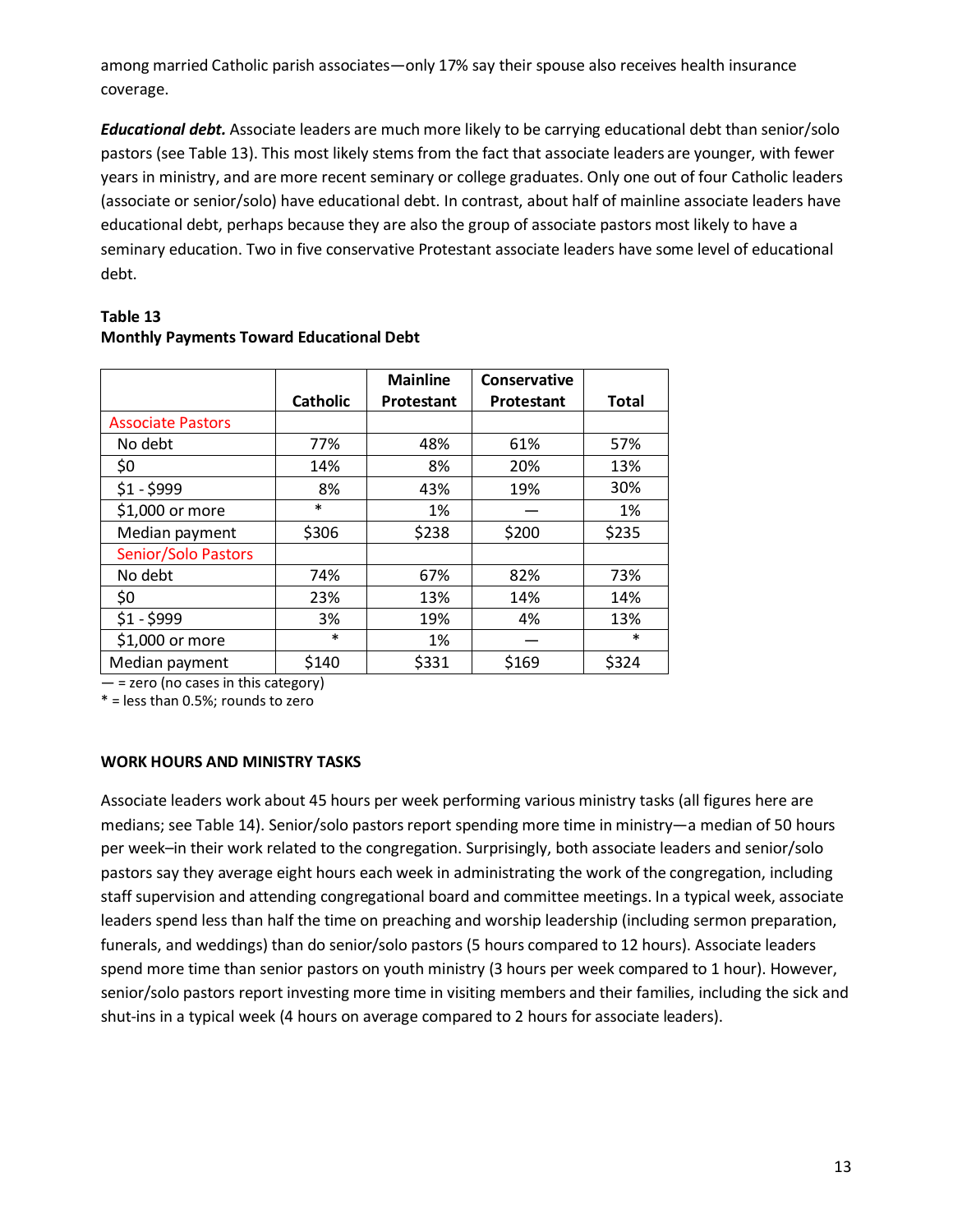|                                              | <b>Catholic</b> | <b>Mainline</b><br>Protestant | Conservative<br>Protestant | <b>Total</b>   |
|----------------------------------------------|-----------------|-------------------------------|----------------------------|----------------|
| Preaching and worship leadership             |                 |                               |                            |                |
| <b>Associate pastors</b>                     | 5               | 6                             | $\overline{2}$             | 5              |
| Senior/solo pastors                          | 10              | 12                            | 12                         | 12             |
| Teaching people about the faith              |                 |                               |                            |                |
| <b>Associate pastors</b>                     | 5               | 4                             | 3                          | 4              |
| Senior/solo pastors                          | 4               | 4                             | $\overline{4}$             | 4              |
| Training people for ministry/mission         |                 |                               |                            |                |
| <b>Associate pastors</b>                     | $\overline{2}$  | $\overline{2}$                | $\overline{2}$             | $\overline{2}$ |
| Senior/solo pastors                          | $\mathbf 1$     | $\overline{2}$                | $\overline{2}$             | $\overline{2}$ |
| Pastoral counseling/spiritual direction      |                 |                               |                            |                |
| <b>Associate pastors</b>                     | $\overline{2}$  | $\overline{2}$                | $\overline{2}$             | $\overline{2}$ |
| Senior/solo pastors                          | 5               | $\overline{2}$                | $\overline{2}$             | $\overline{2}$ |
| Visiting members, sick, shut-ins             |                 |                               |                            |                |
| <b>Associate pastors</b>                     | 3               | $\overline{2}$                | 1                          | $\overline{2}$ |
| Senior/solo pastors                          | 4               | 4                             | 3                          | $\overline{4}$ |
| Visiting prospective members                 |                 |                               |                            |                |
| <b>Associate pastors</b>                     | $\mathbf{1}$    | $\mathbf{1}$                  | $\mathbf{1}$               | $\mathbf{1}$   |
| Senior/solo pastors                          | $\mathbf{1}$    | $\mathbf{1}$                  | $\overline{2}$             | $\mathbf{1}$   |
| Administration, meetings                     |                 |                               |                            |                |
| <b>Associate pastors</b>                     | 8               | 6                             | 8                          | 8              |
| Senior/solo pastors                          | 11              | 10                            | $\overline{5}$             | 8              |
| Denominational, interfaith work              |                 |                               |                            |                |
| <b>Associate pastors</b>                     | $\mathbf{1}$    | $\mathbf{1}$                  | $\mathbf{1}$               | $\mathbf{1}$   |
| Senior/solo pastors                          | $\mathbf 1$     | $\overline{2}$                | $\mathbf{1}$               | $\overline{2}$ |
| Community organizations and issues           |                 |                               |                            |                |
| <b>Associate pastors</b>                     | $\overline{2}$  | $\mathbf{1}$                  | 1                          | 1              |
| Senior/solo pastors                          | $\overline{2}$  | $\overline{2}$                | $\mathbf{1}$               | $\mathbf{1}$   |
| Youth ministry                               |                 |                               |                            |                |
| <b>Associate pastors</b>                     | $\overline{2}$  | 3                             | 5                          | 3              |
| Senior/solo pastors                          | $\overline{2}$  | $\mathbf{1}$                  | $\mathbf{1}$               | $\mathbf{1}$   |
| Total hours per week related to congregation |                 |                               |                            |                |
| <b>Associate pastors</b>                     | 45              | 47                            | 45                         | 45             |
| Senior/solo pastors                          | 55              | 50                            | 50                         | 50             |

## **Table 14 Median Hours in Typical Week Devoted to Ministry Tasks**

# **OTHER ACTIVITIES**

*Non-ministry activities during a typical week.* Out of a list of nine other activities, associate leaders report spending the most time with their family—14 hours per week (all figures here are medians). Typically, they spend another 9 hours per week combined on email and text messaging (4 hours) and Internet use (5 hours). Associate leaders also expend another chunk of time watching television (7 hours per week), about the same as senior/solo pastors. Using the Internet and other new technology is negatively associated with age. Senior/solo pastors tend to be older than associate pastors and they report investing fewer hours per week on email, text messaging, and Internet use (see Table 15).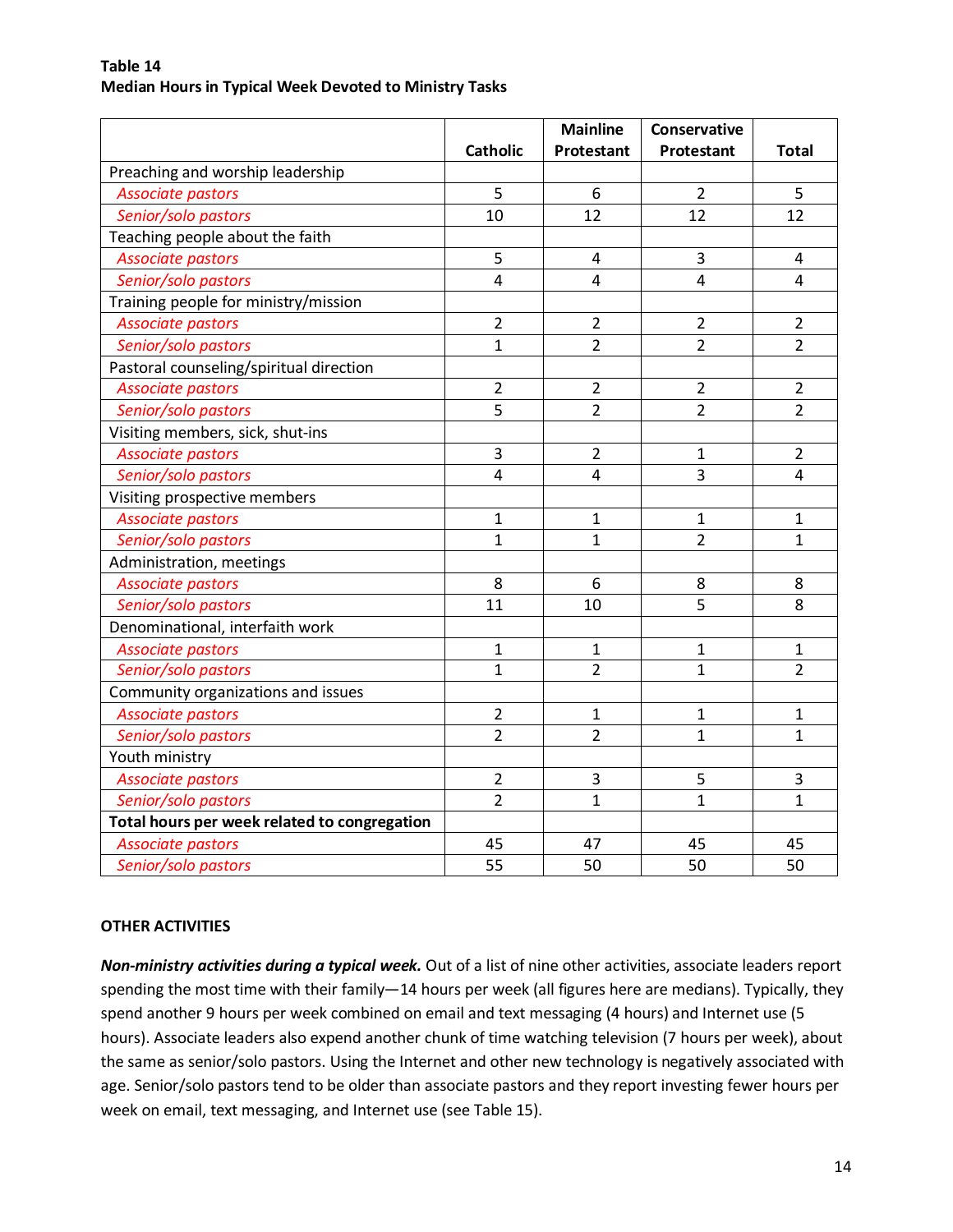|                                        |                 | <b>Mainline</b> | Conservative   |                |
|----------------------------------------|-----------------|-----------------|----------------|----------------|
|                                        | <b>Catholic</b> | Protestant      | Protestant     | <b>Total</b>   |
| Prayer, meditation, Bible reading      |                 |                 |                |                |
| <b>Associate pastors</b>               | 7               | 4               | 6              | 5              |
| Senior/solo pastors                    | 8               | $\overline{4}$  | $\overline{7}$ | 5              |
| Reading (not for sermons/teaching)     |                 |                 |                |                |
| <b>Associate pastors</b>               | 4               | 3               | 3              | 3              |
| Senior/solo pastors                    | 3               | 4               | $\overline{4}$ | 4              |
| Using the internet                     |                 |                 |                |                |
| <b>Associate pastors</b>               | 5               | 6               | 5              | 5              |
| Senior/solo pastors                    | $\overline{2}$  | 5               | $\overline{4}$ | $\overline{4}$ |
| Email and text messaging               |                 |                 |                |                |
| <b>Associate pastors</b>               | 3               | 5               | 3              | $\overline{4}$ |
| Senior/solo pastors                    | $\overline{2}$  | 3               | $\overline{3}$ | 3              |
| Family life (including meals)          |                 |                 |                |                |
| <b>Associate pastors</b>               | 8               | 14              | 15             | 14             |
| Senior/solo pastors                    | $\overline{2}$  | 12              | 10             | 10             |
| Physical exercise for health           |                 |                 |                |                |
| <b>Associate pastors</b>               | $\overline{2}$  | $\overline{2}$  | $\mathbf 1$    | $\overline{2}$ |
| Senior/solo pastors                    | $\overline{4}$  | 3               | $\overline{3}$ | $\overline{2}$ |
| <b>Recreation and hobbies</b>          |                 |                 |                |                |
| <b>Associate pastors</b>               | 3               | $\overline{2}$  | $\overline{2}$ | $\overline{2}$ |
| Senior/solo pastors                    | $\overline{2}$  | $\overline{2}$  | $\overline{2}$ | $\overline{2}$ |
| Watching television                    |                 |                 |                |                |
| <b>Associate pastors</b>               | 6               | $\overline{7}$  | $\overline{7}$ | 7              |
| Senior/solo pastors                    | 6               | $\overline{7}$  | 6              | 6              |
| Socializing or eating out with friends |                 |                 |                |                |
| <b>Associate pastors</b>               | 3               | 3               | 3              | 3              |
| Senior/solo pastors                    | $\overline{3}$  | $\overline{2}$  | $\overline{2}$ | $\overline{2}$ |

#### **Table 15 Median Hours in Typical Week Spent in Non-Ministry Activities**

*Taking a day off each week.* Almost all associate leaders (92%) take a day off each week. Fewer senior/solo pastors do so—only 82% take a day off each week (see Table 16). Of associates who take a day off each week, Friday is the most popular day to take off (50%), followed by Monday (20%). Many senior/solo pastors who take a day off each week also report taking Friday off (44%), but Monday is also popular (33%).

# **Table 16 Percent Who Regularly Take a Day Off Each Week**

|                            | <b>Catholic</b> | <b>Mainline</b><br>Protestant | Conservative<br>Protestant | Total |
|----------------------------|-----------------|-------------------------------|----------------------------|-------|
| <b>Associate Pastors</b>   |                 |                               |                            |       |
| Take a day off             | 90%             | 92%                           | 94%                        | 92%   |
| <b>Senior/Solo Pastors</b> |                 |                               |                            |       |
| Take a day off             | 75%             | 87%                           | 70%                        | 82%   |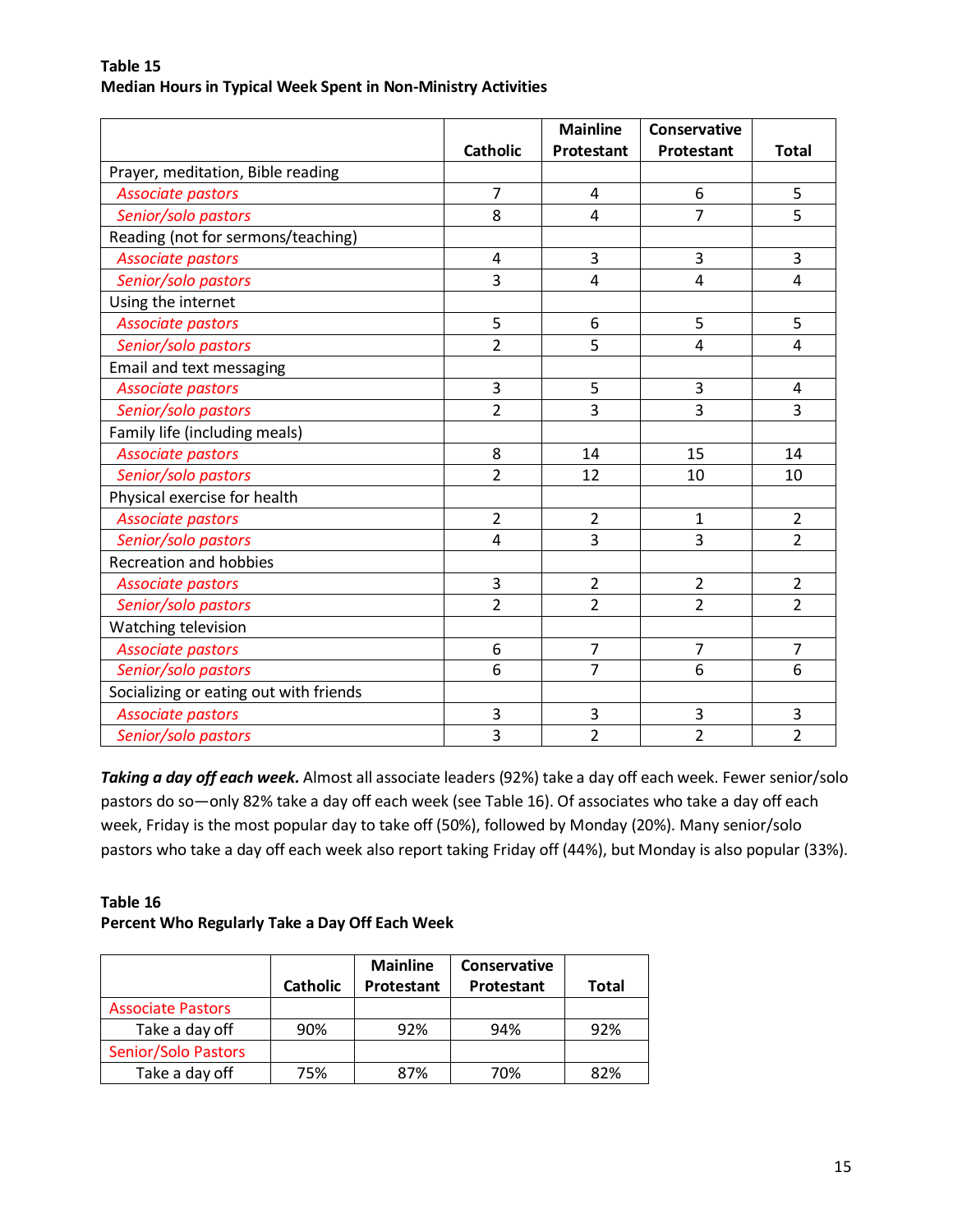# **PEER GROUP PARTICIPATION AND CONTINUING EDUCATION**

The majority of associate pastors meet regularly with other pastoral leaders in small groups for continuing education and support (61%). Catholic and mainline Protestant associate leaders are more likely to take advantage of this form of continuing education (68% and 65% of these associates, respectively). Only about half of conservative Protestant associates (51%) participate regularly in a peer group. Senior or solo pastors are even more likely to meet regularly with other ministers—80% say they are involved in some kind of peer group.

Catholic associate pastors report participating in continuing theological education more often than Protestant associate leaders. Half of Catholic associates said they took part in full-day or longer continuing education opportunities three or more times in the past year. Mainline Protestant associates also took advantage of continuing education events, but typically less often—once or twice in the past year was most common. Conservative Protestant associate pastors were the least likely to be involved in some form of continuing education—one in five reported they had not taken part in such activities in the past year.





# **CLERGY PHYSICAL AND MENTAL HEALTH**

**Figure 9**

*Physical health.* One indicator of general health is maintaining a body weight in appropriate proportion to height. Male associate pastors weigh a median of 200 pounds, and have a median height of 5'10". Their median body mass index (BMI) score is 28.7. A BMI score of 25 or higher indicates that individuals are overweight for their height. Thus, the majority of male associate pastors are overweight.

Female associate pastors weigh a median of 168 pounds, and have a median height of 5'6". Their median body mass index (BMI) score is 27.3. While most female associate pastors are also overweight, they are slightly less so than the typical male associate leader.

Figure 10 compares the distribution of male and female associate pastors based on their BMI scores with the distribution for the U.S. population in four categories: underweight (BMI scores of less than 19), normal weight (BMI scores between 19 and 24.9), overweight (BMI scores between 25 and 29.9), and obese (BMI scores of 30 or higher). While only 72% of American males are overweight or obese, 85% of male associate pastors fall into this category. Fully 41% of male associate pastors are obese according to their BMI scores (compared to 32% of the male general population).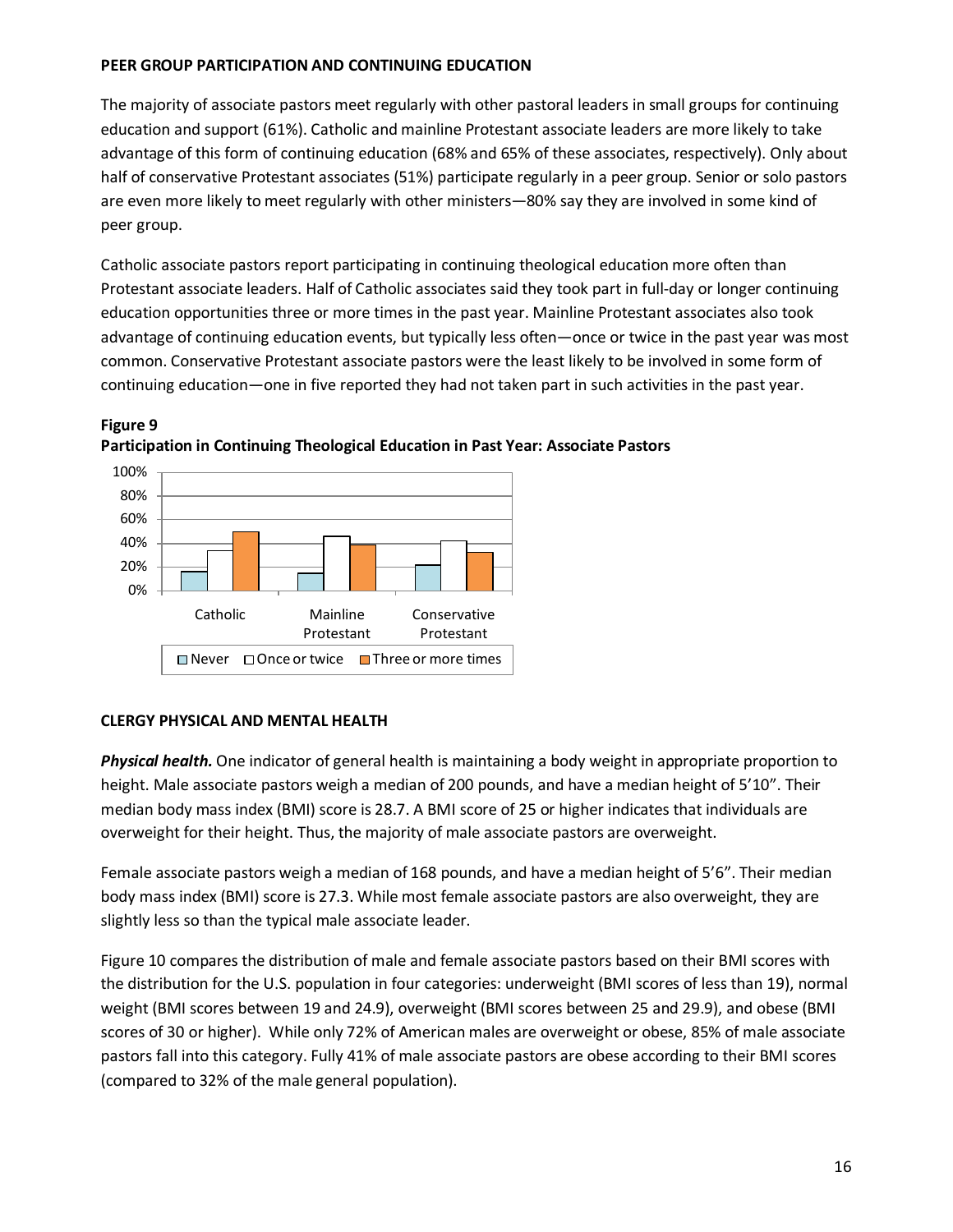# **Figure 10 Distribution of Associate Pastors Based on Body Mass Index**



Underweight: BMI less than 19 Normal: BMI between 19 and 24.9 Overweight: BMI between 25 and 29.9 Obese: BMI of 30 or higher

Female associate pastors are about as likely to be normal weight as the typical American female (33% vs. 37% for the general population). They are less likely to be obese (26% are) than women in the general population (36% of American women). However, female associates are more likely to fall in the BMI overweight category than American women in general (41% compared to 28%).

It is not clear if individuals who struggle with maintaining a healthy body weight are more likely to enter ministry. Another possibility is that the stress and lifestyle associated with ministry service makes it difficult to find time for exercise or healthier meal preparation.

*Sources of support and stress.* Large majorities of associate and senior/solo leaders indicate that they felt loved and cared for by the people in their congregation "very often" or "fairly often" (see Tables 17 and 18). Two out of three also report that people in the congregation expressed interest and concern about their well-being frequently. Protestant associate pastors were more likely to say that people in the congregation made too many demands on them than Protestant senior/solo pastors (one in five reported they feel this way very often or fairly often compared to 15% of senior/solo leaders). Associate pastors have two "bosses" to please—the people in the congregation and the senior pastor. Some associates (one in ten) also report that the senior pastor made too many demands on them "very often" or "fairly often."

# **Table 17 Sources of Support and Stress for Associate Pastors (% Responding Very or Fairly Often)**

|                                       |                 | <b>Mainline</b> | Conservative |              |
|---------------------------------------|-----------------|-----------------|--------------|--------------|
|                                       | <b>Catholic</b> | Protestant      | Protestant   | <b>Total</b> |
| Made you feel loved and cared for     |                 |                 |              |              |
| People in congregation                | 88%             | 91%             | 84%          | 88%          |
| Senior/solo pastor                    | 65%             | 73%             | 78%          | 74%          |
| Expressed interest and concerns about |                 |                 |              |              |
| your well-being                       |                 |                 |              |              |
| People in congregation                | 64%             | 70%             | 55%          | 63%          |
| Senior/solo pastor                    | 58%             | 69%             | 73%          | 68%          |
| Made too many demands on you          |                 |                 |              |              |
| People in congregation                | 17%             | 22%             | 22%          | 21%          |
| Senior/solo pastor                    | 13%             | 11%             | 13%          | 12%          |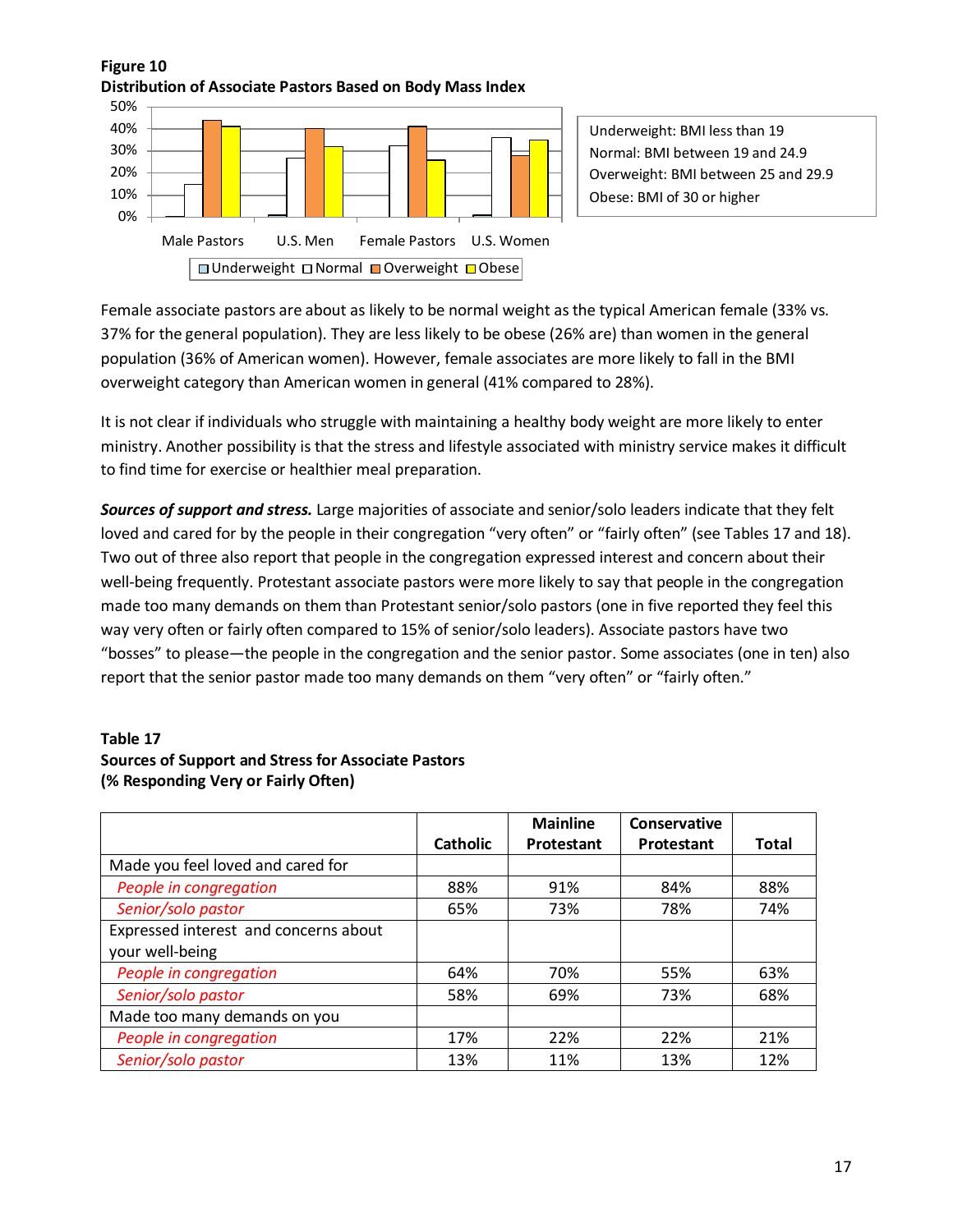## **Table 18 Sources of Support and Stress for Senior/Solo Pastors (% Responding Very or Fairly Often)**

|                                                            | <b>Catholic</b> | <b>Mainline</b><br>Protestant | Conservative<br>Protestant | <b>Total</b> |
|------------------------------------------------------------|-----------------|-------------------------------|----------------------------|--------------|
| Made you feel loved and cared for                          |                 |                               |                            |              |
| People in congregation                                     | 92%             | 85%                           | 77%                        | 83%          |
| Expressed interest in and concern about<br>your well-being |                 |                               |                            |              |
| People in congregation                                     | 70%             | 72%                           | 61%                        | 69%          |
| Made too many demands on you                               |                 |                               |                            |              |
| People in congregation                                     | 23%             | 17%                           | 14%                        | 17%          |

We explored six areas that reflect sources of stress (such as challenges they face in the congregation, loneliness or isolation, dealing with critical members or the senior pastor) or consequences of stress (such as considering leaving the ministry) (see Table 19).

### **Table 19**

## **During the Past Year, How Often Have You . . . (% Responding Very or Fairly Often)**

|                                                         |                 | <b>Mainline</b> | Conservative |       |
|---------------------------------------------------------|-----------------|-----------------|--------------|-------|
|                                                         | <b>Catholic</b> | Protestant      | Protestant   | Total |
| Experienced stress because of challenges you face       |                 |                 |              |       |
| in this congregation                                    |                 |                 |              |       |
| <b>Associate pastors</b>                                | 27%             | 48%             | 51%          | 50%   |
| Senior/solo pastors                                     | 39%             | 37%             | 32%          | 35%   |
| Felt lonely and isolated in your work                   |                 |                 |              |       |
| <b>Associate pastors</b>                                | 15%             | 22%             | 20%          | 20%   |
| Senior/solo pastors                                     | 12%             | 20%             | 25%          | 21%   |
| Seriously thought of leaving pastoral ministry to       |                 |                 |              |       |
| enter a secular occupation                              |                 |                 |              |       |
| <b>Associate pastors</b>                                | 3%              | 9%              | 7%           | 8%    |
| Senior/solo pastors                                     | 4%              | 5%              | 10%          | 6%    |
| Experienced stress as a result of dealing with critical |                 |                 |              |       |
| members                                                 |                 |                 |              |       |
| <b>Associate pastors</b>                                | 6%              | 11%             | 11%          | 11%   |
| Senior/solo pastors                                     | 16%             | 14%             | 12%          | 13%   |
| Experienced stress as a result of dealing with senior   |                 |                 |              |       |
| pastor                                                  |                 |                 |              |       |
| <b>Associate pastors</b>                                | 9%              | 21%             | 8%           | 14%   |
| Experienced stress because senior leader was            |                 |                 |              |       |
| critical of work                                        |                 |                 |              |       |
| <b>Associate pastors</b>                                | 5%              | 3%              | $\ast$       | 2%    |

\* = less than 0.5%; rounds to zero

About half of Protestant associate pastors said they experienced stress very or fairly often because of the challenges they face in their congregation. About one-third of senior/solo pastors experienced this as a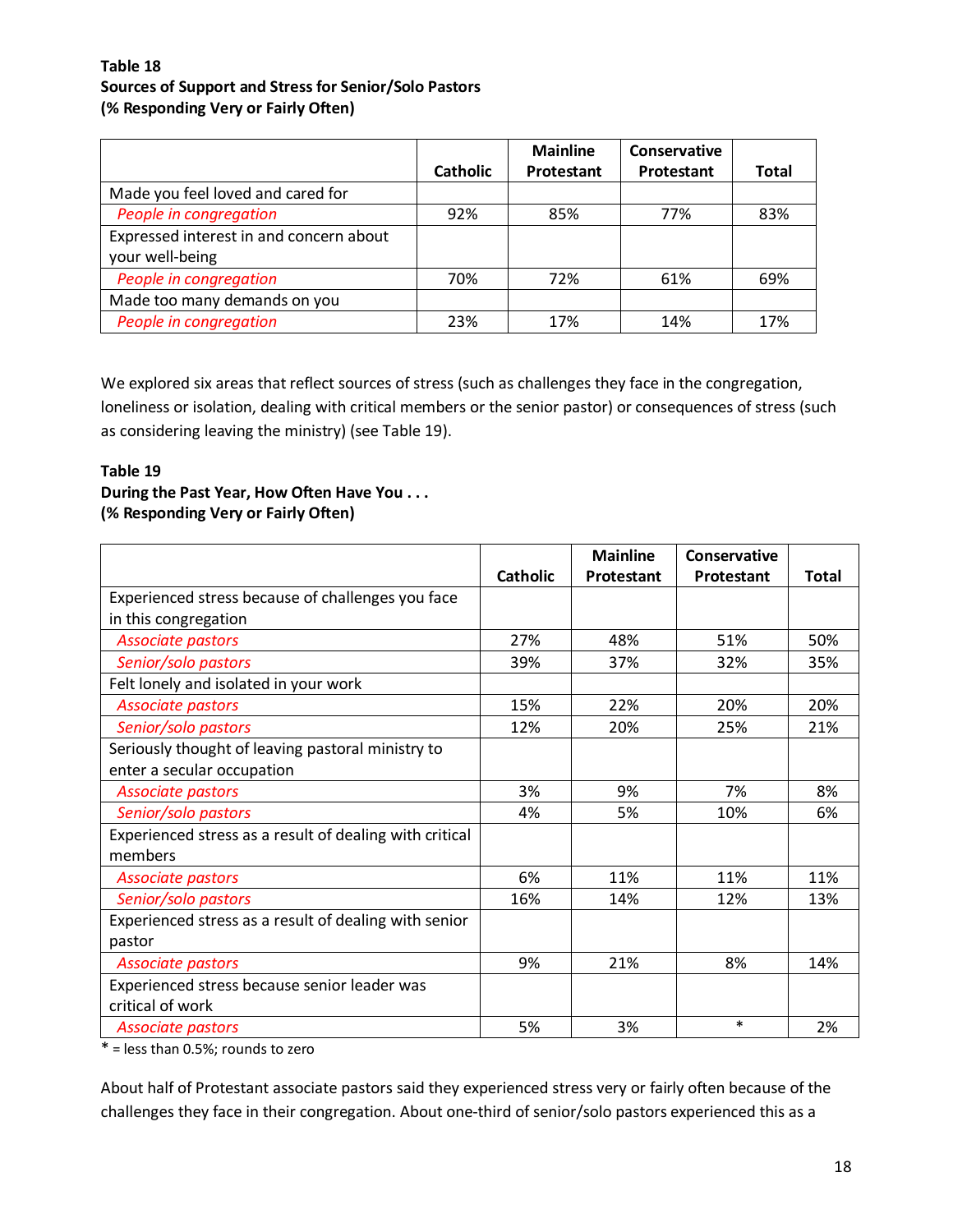source of stress very or fairly often. Almost equal percentages of senior/solo pastors and associates felt lonely and isolated in their work very or fairly often (one in five). Fewer pastors experienced stress very or fairly often from dealing with critical members. One in ten reported this as a source of stress. Finally, there were few differences in how often associate and senior/solo pastors consider leaving pastoral ministry (fewer than one in ten think about it very or fairly often).

Associate pastors face many of the same stress factors as senior/solo pastors. But they face one additional potential source of stress—their relationship with the senior pastor. Most Catholic and conservative Protestant associate pastors do not report this as a frequent source of stress (fewer than one in ten). However, one in five mainline Protestant associate leaders say they have experienced stress as a result of dealing with their senior pastor. Yet very few of them report regularly experiencing stress because the senior leader criticizes their work.

# **LEADERSHIP AS A "GOOD MATCH" TO THE CONGREGATION**

We asked pastors if there was a good match between their congregation and their leadership. More than half of Catholic and mainline Protestant associate pastors "strongly agree" with that statement. Unfortunately, conservative Protestant associates were less positive about their fit with the congregation. Only one in three of these pastors strongly agree that they are a good match for the congregation (see Table 20).

# **Table 20 Good Match between Congregation and Leadership (% Responding Strongly Agree)**

|                                                |                 | <b>Mainline</b> | Conservative |       |
|------------------------------------------------|-----------------|-----------------|--------------|-------|
|                                                | <b>Catholic</b> | Protestant      | Protestant   | Total |
| In general, there is a good match between this |                 |                 |              |       |
| congregation and my leadership                 |                 |                 |              |       |
| <b>Associate pastors</b>                       | 57%             | 54%             | 29%          | 46%   |
| Senior/solo pastors                            | 29%             | 53%             | 42%          | 45%   |
| In general, there is a good match between my   |                 |                 |              |       |
| leadership and the senior pastor               |                 |                 |              |       |
| <b>Associate pastors</b>                       | 65%             | 50%             | 37%          | 48%   |
| I have accomplished many worthwhile things in  |                 |                 |              |       |
| ministry here                                  |                 |                 |              |       |
| Associate pastors                              | 58%             | 51%             | 41%          | 49%   |
| Senior/solo pastors                            | 52%             | 32%             | 35%          | 34%   |

The results from senior/solo pastors to the same question are also reflected in Table 20. Compared to Catholic associate pastors, fewer Catholic priests report a good match (only 29% said strongly agree). The match was evaluated about the same by mainline Protestant associates and senior/solo pastors. Conservative Protestant senior/solo pastors are more positive about their situation (42% strongly agree that it is a good match) than conservative Protestant associates.

Associates in conservative Protestant churches were the least likely among all associate pastors to say there is a good match between their leadership and the senior pastor.